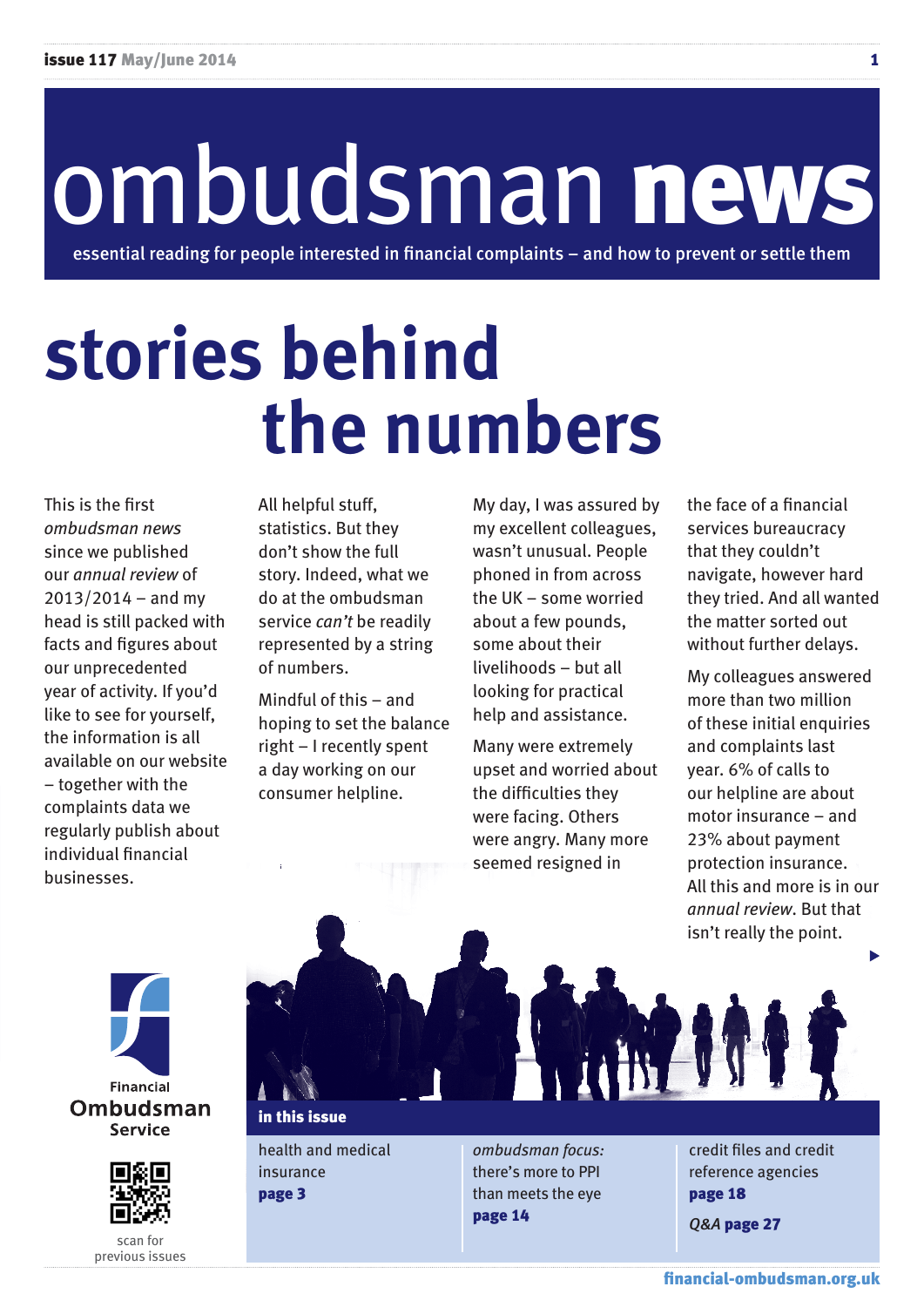

#### **Tony Boorman**

And it certainly isn't the point for each of the consumers and businesses that get in touch with us. Rather, each phone call, each "case", is its own story of specific facts, circumstances and disagreements.

That's where *ombudsman news* steps in: to give readers a feel for the realworld implications of those quotable facts and figures, and the inevitable pie-charts. Because whether it's health insurance or PPI, mortgages or pensions, our job isn't about numbers – it's about individual people, their individual lives, and the very individual consequences of something going wrong.

Many consumers tell us they feel they've been treated by their bank or insurer like a number – a seven-digit account or policy reference.

Perhaps that's a consequence of "tick-box" compliance. Or perhaps it's inevitable given the size of the big service providers – and the scale of their operations and procedures.

But in my experience, good case-handling looks beyond the numbers to the story. What happened to that customer, and how did that feel for them?

So I always worry when a financial services executive presents me with spreadsheets and graphs. Useful and necessary, granted – but far from the whole picture.

What's more telling is whether that executive can recount a story about a case they tackled – and what it told them about the service their business provides.

**Tony**

*... our job isn't about numbers – it's about individual people and their individual lives*

Financial Ombudsman Service Exchange Tower London E14 9SR

switchboard 020 7964 1000

consumer helpline Monday to Friday 8am to 8pm *and* Saturday 9am to 1pm 0800 023 4567 or 0300 123 9 123 technical advice desk 020 7964 1400 Monday to Friday 9am to 5pm

© Financial Ombudsman Service Limited. You can freely reproduce the text, if you quote the source.

*ombudsman news* is not a definitive statement of the law, our approach or our procedure. It gives general information on the position at the date of publication. The illustrative case studies are based broadly on real life cases, but are not precedents. We decide individual cases on their own facts.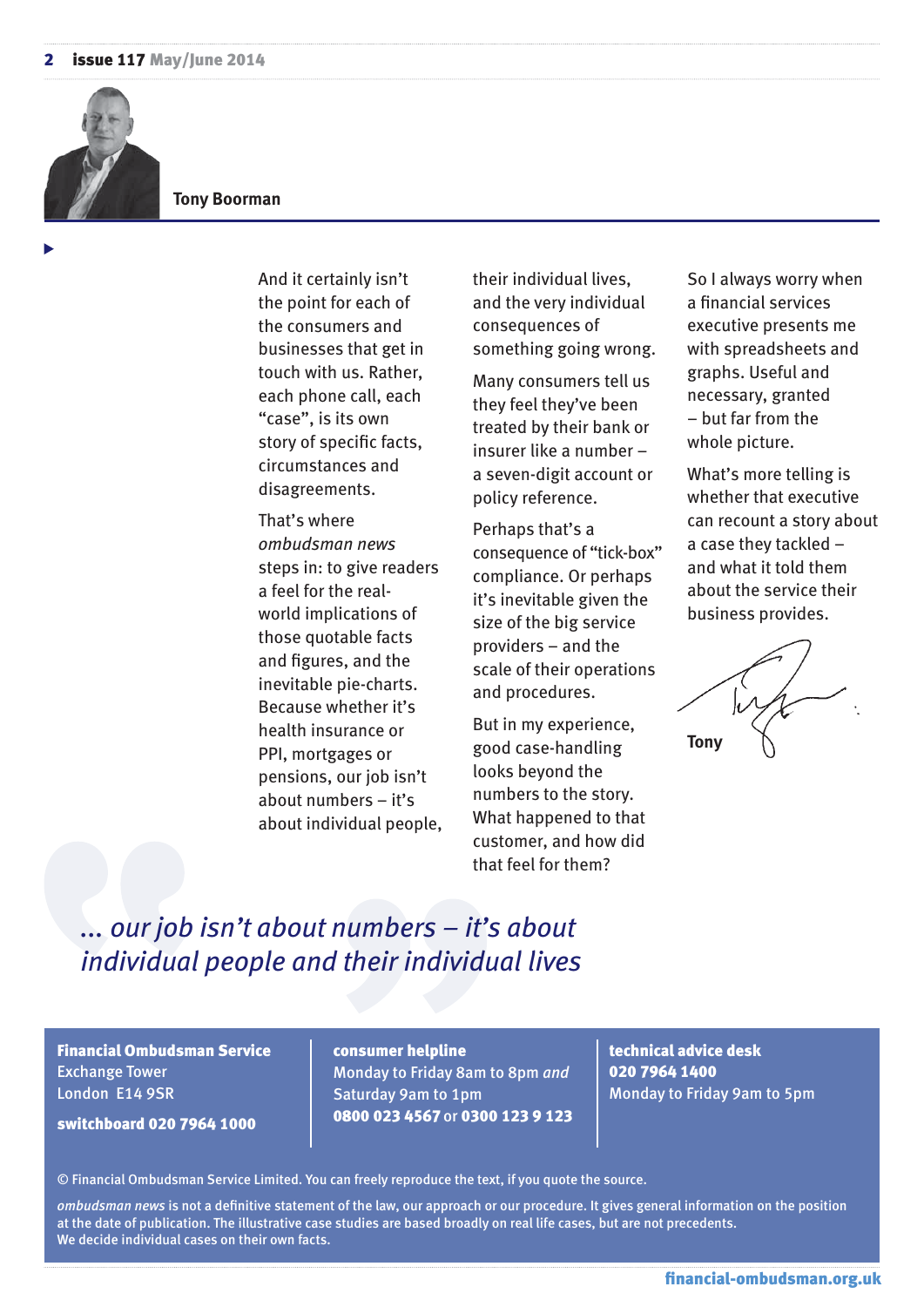## health and medical insurance

Complaints about health and medical insurance can be some of the most sensitive and hardest-fought that we see – as well as some of the most challenging to resolve.

Like any type of insurance, when someone takes out a health and medical insurance policy, they will be hoping they won't have to use it. If they do, however, they expect the policy to pay out – and it's understandable that complaints arise when this doesn't happen. At what is already a difficult time, an insurer's decision to reject a claim can make things even more stressful for a consumer.

We have considerable experience of sorting out complaints about health and medical insurance. But we're not medical experts – and it isn't our role to diagnose the consumers who use our service. We consider carefully all the available medical evidence in each case – whether it is supplied by the consumer's GP, specialists in the relevant field, or by an independent expert instructed by the insurer.

Though every claim – and its wider impact – is individual to the consumer who has brought the complaint, we see similar issues and themes in the cases referred to us.

For example, we are regularly called on to resolve disputes about whether a procedure is covered by a policy – or whether the consumer's condition meets the policy's definition. In these cases, we take into account the advice of the consumer's treating doctor, as well as the evidence provided by the business.

We also see complaints from consumers who have discovered that a new policy – with a new insurer – doesn't provide the same level of cover as their previous policy. In these cases, we look into how the policy was sold to the consumer – and whether and how any differences where highlighted.

We will always look to find a fair and reasonable solution in each individual situation. This may be telling the insurer to meet the claim. In some cases, however, we decide that it is reasonable for the insurer to have rejected a claim – or, where something has gone wrong, that they have already put things right.

The following case studies illustrate the range of complaints we receive.

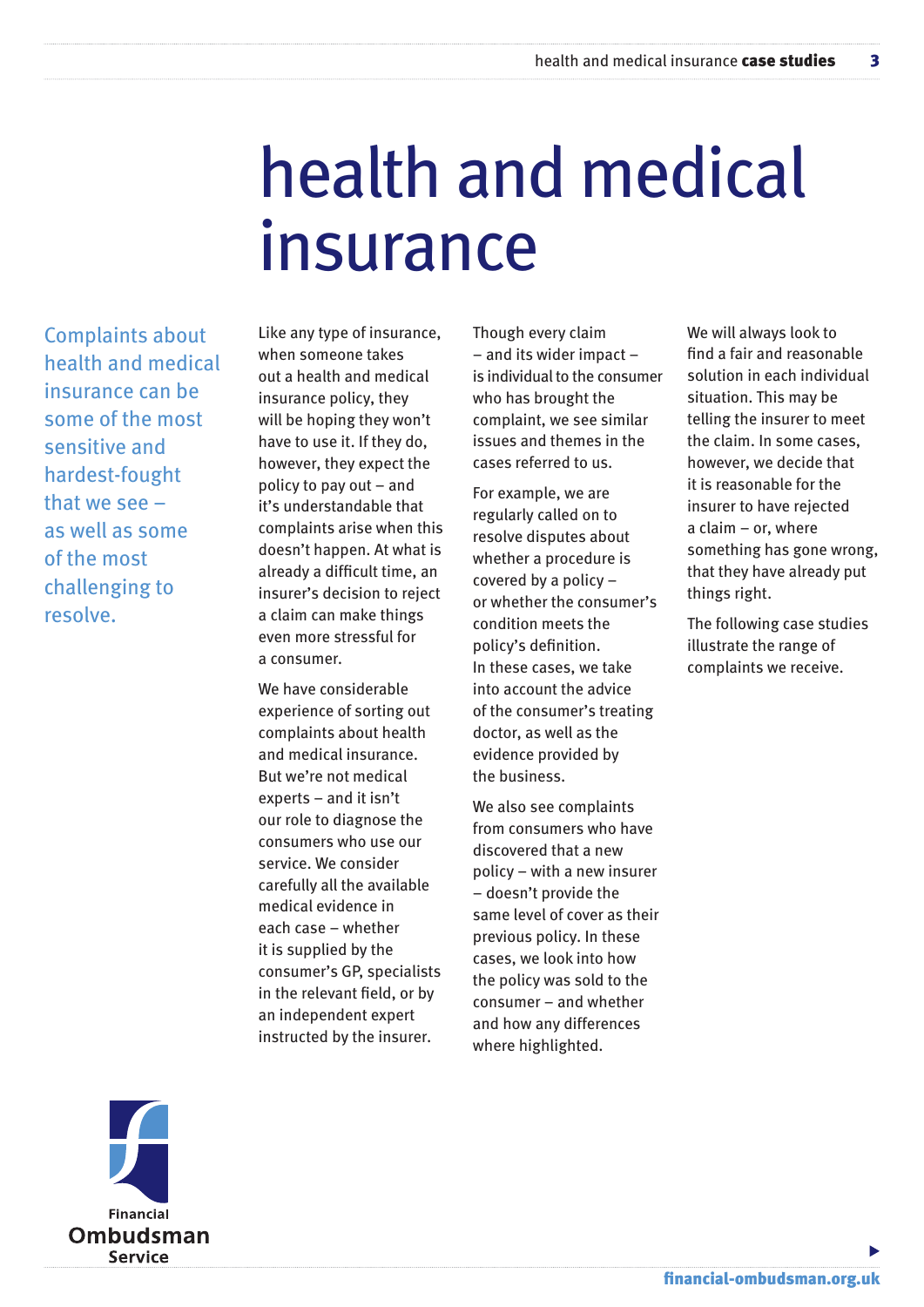case study 117/1

consumer complains that insurer has rejected private medical insurance claim – on grounds that second operation is a separate procedure

After being diagnosed with breast cancer, Mrs B had a mastectomy in the autumn. Having discussed her options with her surgeon, she underwent breast reconstruction surgery a month later. The reconstruction was authorised and carried out under her private medical insurance.

In January the following year, Mrs B's plastic surgeon wrote to the insurance company, saying he planned to carry out a follow-up reconstructive operation. However, this time the insurer rejected the claim. They said that Mrs B's policy would pay out for "initial reconstructive surgery" only, and any subsequent surgery wasn't covered.

## *... the surgeon had said it was very likely that Mrs B would need further surgery*

On the advice of her surgeon, Mrs B decided to go ahead with the second operation – and then asked the insurer to reconsider their decision. The insurer refused. Feeling the complaints process might be intimidating, she asked her local branch of a cancer support charity to help her make a complaint. When the complaint was rejected, she asked us to look into it.

#### **complaint upheld**

We asked the insurance company for a copy of Mrs B's policy. This confirmed that, as long as it was agreed beforehand, the insurer would pay for "*initial reconstructive surgery*". However, the insurer *wouldn't* pay for "*cosmetic surgery or treatment*", or any procedure relating to "*previous cosmetic or reconstructive treatment*".

We also looked carefully at the correspondence there had been between Mrs B, her plastic surgeon and the insurer. In the letter turning down Mrs B's claim, the insurer had said that their definition of "initial reconstructive surgery" covered "reconstruction of the affected breast."

But they had also said that if the procedures making up the initial surgery "subsequently require revision" then that revision wouldn't be covered by the policy.

We noted, however, that in the letter Mrs B's plastic surgeon sent to the insurer recommending her mastectomy and first reconstruction operation, he had said it was very likely that Mrs B would need further surgery "to complete the procedure". When we asked the surgeon whether it was usual to need further surgery, he explained that it isn't often possible to completely "correct the breast volume" in one operation.

The cancer charity supporting Mrs B referred us to guidance from the National Institute for Health and Care Excellence (NICE). This supported the surgeon's view – confirming that most people need between two and four procedures to achieve a complete reconstruction.

In light of this evidence, we decided it wasn't reasonable to treat Mrs B's second reconstructive operation as separate. In our view, it was part of one reconstructive procedure, and so should be covered under her insurance policy. We told the insurer to meet Mrs B's claim – and to pay her £350 for the upset and inconvenience they had caused.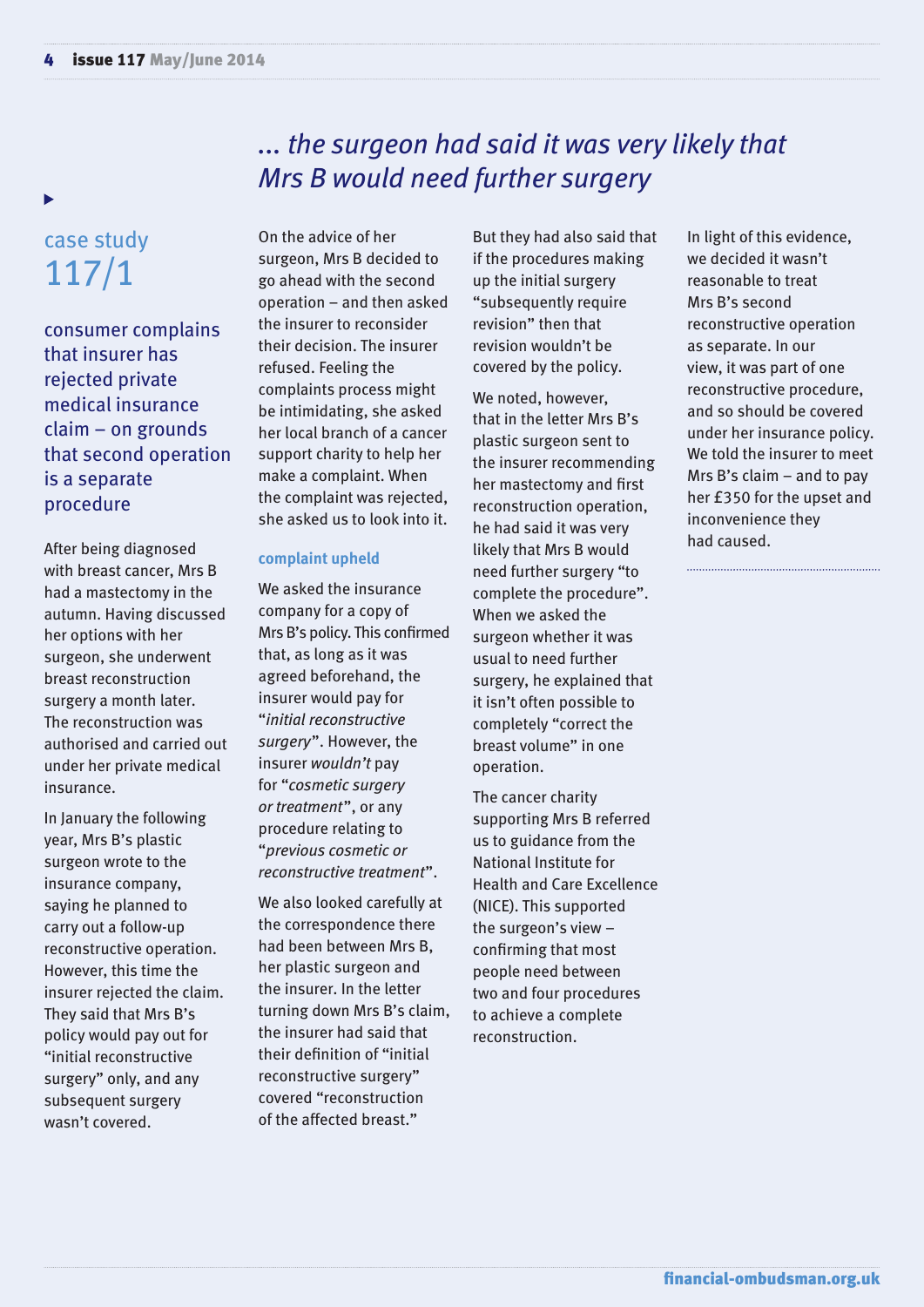## *... the policy also excluded treatment that hadn't been approved by NICE*

## case study 117/2

consumer complains that insurer has rejected claim made under group policy – on grounds that treatment is "unproven"

Mr S's employer had a group insurance policy for their staff – which had been provided by Insurer A for many years. Following a review of the staff benefits they offered, the employer decided to transfer to Insurer B instead.

A year later, Mr S contacted Insurer B to "pre-authorise" surgery to repair damaged cartilage in his left knee. The operation had previously been approved by Insurer A. At first, Insurer B told Mr S that they wouldn't meet the claim because the procedure in question wasn't approved by the National Institute for Health and Care Excellence (NICE), and wasn't proven to be effective.

However, Insurer B then reversed their decision – acknowledging that the claim fell under the "transitional agreement" they had with Mr S's

employer for handling claims that had been made shortly before the group policy changed. Mr S went ahead with the operation on his left knee, and the cartilage was repaired successfully.

A few months later, Mr S phoned Insurer B to arrange for the cartilage in his right knee to be repaired in the same way. But this time Insurer B refused to authorise the procedure. They said Insurer A had authorised surgery only to Mr S's left knee – so only the left knee fell under the "transitional agreement". Insurer B pointed out that, as they had previously explained, they wouldn't cover the operation under their *own* policy because it wasn't approved by NICE.

Mr S made a complaint to Insurer B. He argued that, although NICE hadn't approved the procedure, it was approved and widely carried out across the European Union. Insurer B responded to Mr S's complaint – offering him £8,000 towards the cost of the surgery. This was how much the equivalent, NICE-approved procedure would have cost the insurer. However, the surgery Mr S was claiming for cost considerably more. Unhappy with this outcome, he asked us to step in.

#### **complaint upheld**

We asked Insurer B for a copy of their policy wording. This explained that they wouldn't cover:

"*experimental, unproven or unregistered treatment that is not considered to be established UK medical practice or for which there is insufficient evidence of safety or effectiveness*"*.*

We noted that the policy also excluded treatment that hadn't been approved by NICE.

The policy also said that if someone decided to have treatment the insurer considered to be "experimental", then the insurer would pay out only the amount they would have paid for "*the nearest equivalent treatment*".

We didn't think the policy wording was unusual or unreasonable. However, we needed to consider carefully whether it had led to a fair outcome in Mr S's case.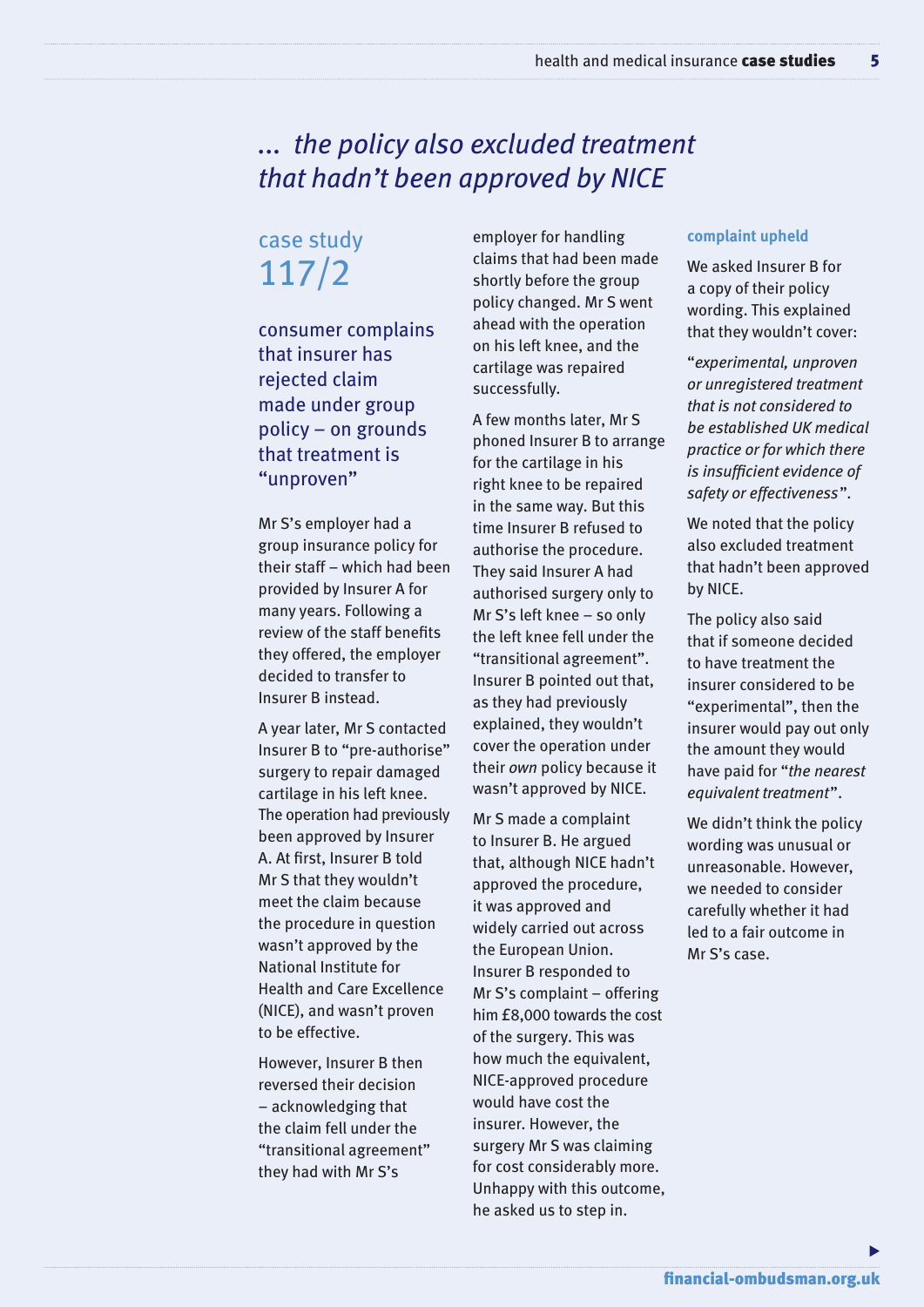#### ь

We accepted that the procedure Mr S had claimed for wasn't approved by NICE. However, we didn't consider that this meant it was "experimental" or "unproven". In our view, the fact Mr S's left knee had been successfully repaired suggested the treatment was effective – so it was reasonable for him and his consultant to assume it would also be effective on his right knee.

We also looked at the wording of the transitional agreement. This said that if someone asked Insurer B to authorise a treatment that wasn't established practice in the UK – but Insurer A *had* approved that particular treatment – then Insurer B would need to see:

"*proof from your current insurer that this is a benefit covered by the current insurer as stated in the current insurer's plan terms and conditions*".

It seemed to us that Insurer B had applied a very strict interpretation of the transitional agreement. By doing so, they only had to pay for the *exact* treatment that Insurer A had approved – to Mr S's *left* knee. However, there was nothing to suggest Insurer A wouldn't have met the second claim. In fact,

given they had authorised the first operation, we considered it very likely that they would have authorised the second.

Mr S also provided a report written by his specialist before his first operation – which recommended that it wouldn't be medically appropriate for both knees to be operated on at the same time. We noted that the transitional agreement failed to mention how long the arrangement would last. Given the two claims had been made in the same policy year, we decided the two operations should be viewed as part of the same course of treatment.

The transitional agreement between Mr S's employer and the two insurers had been put in place to prevent staff from being disadvantaged by the change. But in our view, Mr S had been disadvantaged. We decided, in the particular circumstances of this case, that Insurer B had unfairly rejected Mr S's second claim. We told them to pay the full cost of the procedure Mr S wanted.

## case study 117/3

consumer complains that restriction on cover for caesarean sections wasn't made clear in private medical insurance policy

Since Miss R fractured her back, she had been experiencing chronic back pain and limited mobility. She regularly saw a consultant to monitor and manage the pain.

Two years later, when Miss R was several months pregnant, her consultant told her that, because her baby was big, it was very likely that a natural birth would aggravate her injury and worsen the pain. The consultant recommended that Miss R have an elective caesarean section to reduce the risk of damaging her health.

*... the consultant recommended that Miss R have an elective caesarean section*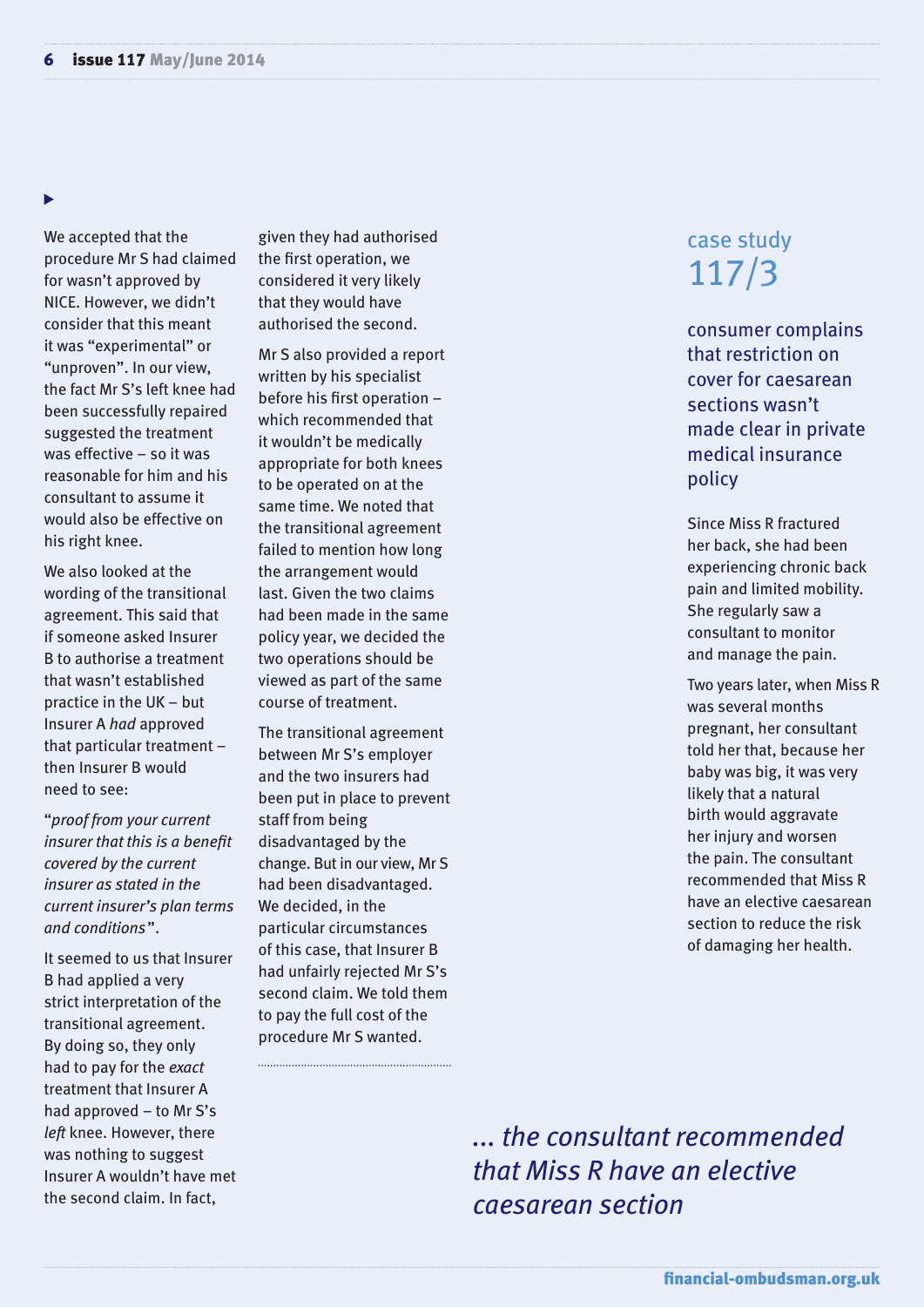## *... the policy only covered situations where the woman's life was at risk*

Miss R had private medical insurance. After receiving the consultant's advice, she sent the insurer a letter from her consultant explaining the situation – and asking the insurer to authorise a caesarean section. But the insurer refused. They told Miss R that, although they accepted that a caesarean was medically necessary in her case, the policy only covered situations where the woman's life was at risk.

Miss R complained to the insurer. She said that, if this restriction existed, it wasn't clear from the policy documents. She pointed out that the policy simply said that the insurer would consider the consultant's report and make a decision.

In their response to the complaint, the insurer said that this particular benefit was "discretionary". However, they said this discretion was used only when the woman's life was at risk. And for this reason, they wouldn't be changing their decision.

Miss R was worried and frustrated – and she referred the complaint to us.

#### **complaint upheld**

In her complaint, Miss R had highlighted that she felt the policy wording was ambiguous. We asked the insurer for a copy of the policy document – so we could decide whether or not we agreed with Miss R.

We looked carefully at the policy booklet for mention of pregnancy-related claims – in particular, claims for caesareans. In the "exclusions" section, it was explained that although the insurer didn't cover pregnancy-related claims:

"*We may pay for eligible treatment for delivering a baby by caesarean section. However, we need full clinical details from your consultant before we can give our decision*".

Having read this, we could see what Miss R meant. In our view, the policy document didn't reflect the cover available. It indicated that the insurer would base their decision on the clinical details provided by the consultant – but didn't specify the requirement that a woman's life had to be in danger for a caesarean section claim to be paid.

We pointed this out to the insurance company. They said the requirement formed part of their internal guidelines for exercising their discretion – rather than being a term or condition of the policy – and that was why it wasn't set out in the policy document. The insurer explained that the requirement had been brought in *after* Miss R's cover started. They told us they didn't notify their customers this had happened because they hadn't actually changed any terms and conditions – but only an internal guideline.

We disagreed with the insurer. In our view, they had introduced a strict term into Miss R's policy while it was in place. We thought that the inflexibility of their guidelines meant they couldn't actually apply discretion to each individual customer's claim. The policy terms and conditions said the insurer would consider clinical information provided by the consultant when assessing the claim. And the insurer had already accepted that there was a valid medical reason why Miss R needed

to have a caesarean section.

We decided that, in the circumstances, it wasn't fair or reasonable for the insurer to reject Miss R's claim on the grounds that her life wasn't at risk. We told them to re-assess her claim – giving weight to her consultant's opinion in line with the policy's terms and conditions. The insurer told us that they would be reviewing their policy documents – to clarify the cover on offer.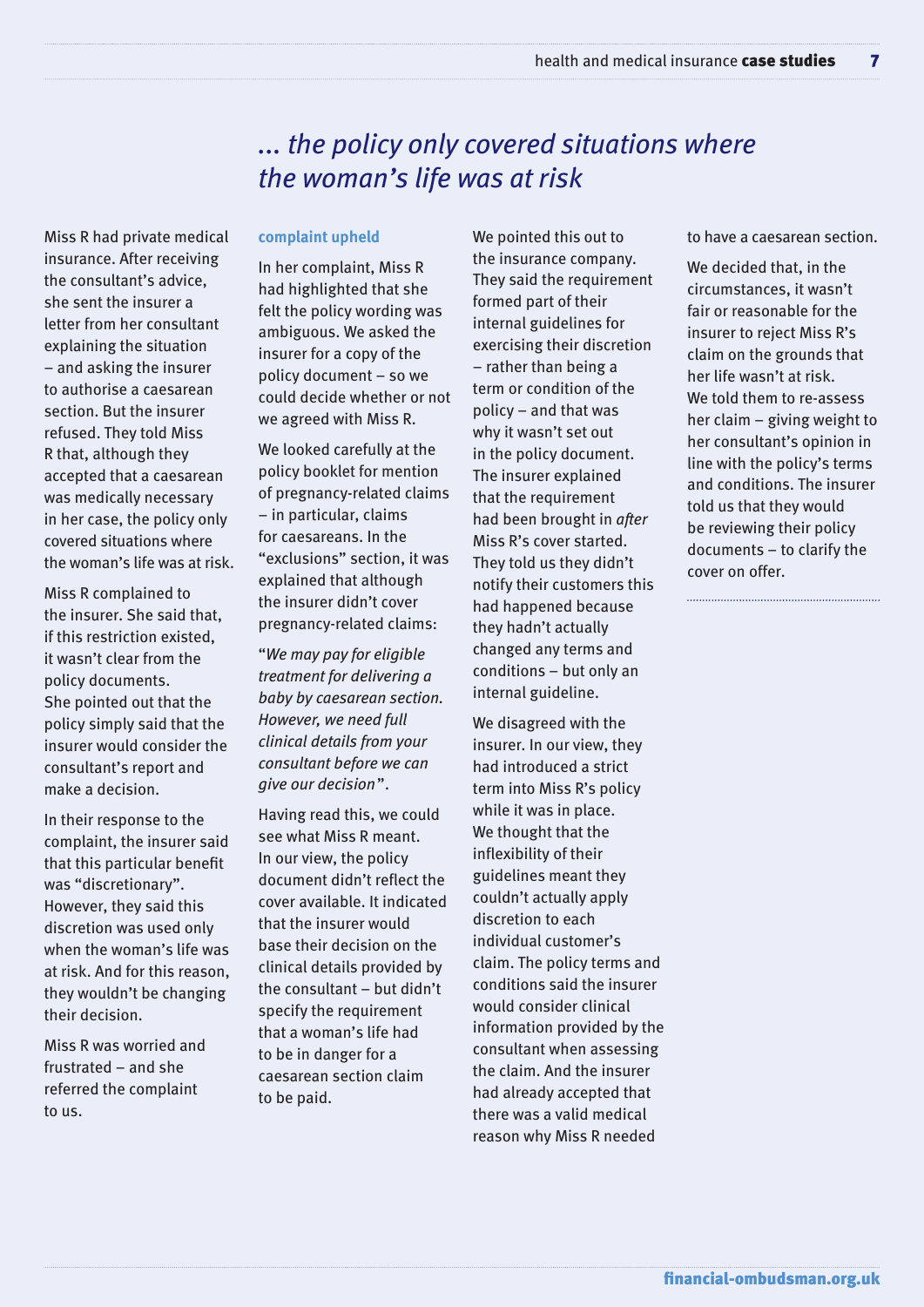## *... he felt that the wording in the policy document was unclear*

case study 117/4

consumer complains that insurer has rejected critical illness claim on grounds that operation happened after policy had expired

Mr G took out a ten-year critical illness insurance policy in October 2003. This would pay him a lump sum if he was diagnosed with any of a list of serious illnesses specified by the policy. In August 2013, after experiencing chest pains, Mr G found that he needed coronary bypass surgery. He was put on a waiting list – and eventually had the surgery in November 2013.

Although his critical illness insurance had expired by the time he had the surgery, Mr G understood – from reading the policy booklet he'd been sent – that because the policy was still active when he was put on the waiting list, his claim would be met. However, when he made a claim, the insurance company rejected it. They said that if you were on a waiting list when your policy expired, then the claim would only be paid if you were waiting for an organ transplant.

Mr G complained. He said he felt that the wording in the policy document was unclear – and in the circumstances, the insurer should pay out. When the insurer wouldn't reconsider, Mr G referred the matter to us.

#### **complaint upheld**

We asked the insurance company for a copy of the policy documents that Mr G would have been given. Under the heading "*General conditions*", the policy booklet said the policyholder would be covered if, before the policy expiry date, they:

"*suffer from one of the conditions defined under 'Conditions covered', provided they survive until the 14th day from the date of diagnosis, surgery or being added to a waiting list* ".

First, we checked that the procedure Mr G had undergone met the policy's definition of "coronary heart bypass surgery". We were satisfied that it had. In fact, Mr G's condition was more severe than the policy required he had had three arteries corrected, whereas the policy only specified *one*.

Under the heading "*Conditions covered*", the policy listed "*Major organ transplant – including being added to a waiting list for a major organ transplant*".

The insurer told us that, from this wording, it should have been clear to Mr G that his claim wouldn't be met. They acknowledged that Mr G had been put on the waiting list for his operation while his policy was in place. However, they argued that because Mr G didn't undergo his surgery until the cover had ended – and it wasn't organ transplant surgery – they had acted reasonably in rejecting his claim.

We disagreed. We felt the general condition contradicted the wording under "*Conditions covered*". In our view, the policy wording was ambiguous – and we could see why Mr G had thought his claim would be met. We explained to the insurer that our approach is to interpret any ambiguity in a contract in favour of the party who didn't write it – the consumer. This is in line with well-established legal principles.

We noted also that Mr G had been on put on a waiting list for the surgery six weeks before the policy expired. But in his local area, the waiting time for coronary bypass surgery was more than six weeks – and his policy had expired by the time he reached the top of the list. If the waiting time had been shorter, Mr G's claim would have been paid. We didn't think it was fair that he should be penalised because of the hospital waiting times in the area where he lived.

In the circumstances, we decided the insurer had unfairly rejected Mr G's claim. We told them to offer him what he was entitled to under the policy – adding 8% interest from the date of the claim to the date of the settlement. The insurer volunteered to pay Mr G £300 for the upset they'd caused by rejecting his claim in the first place.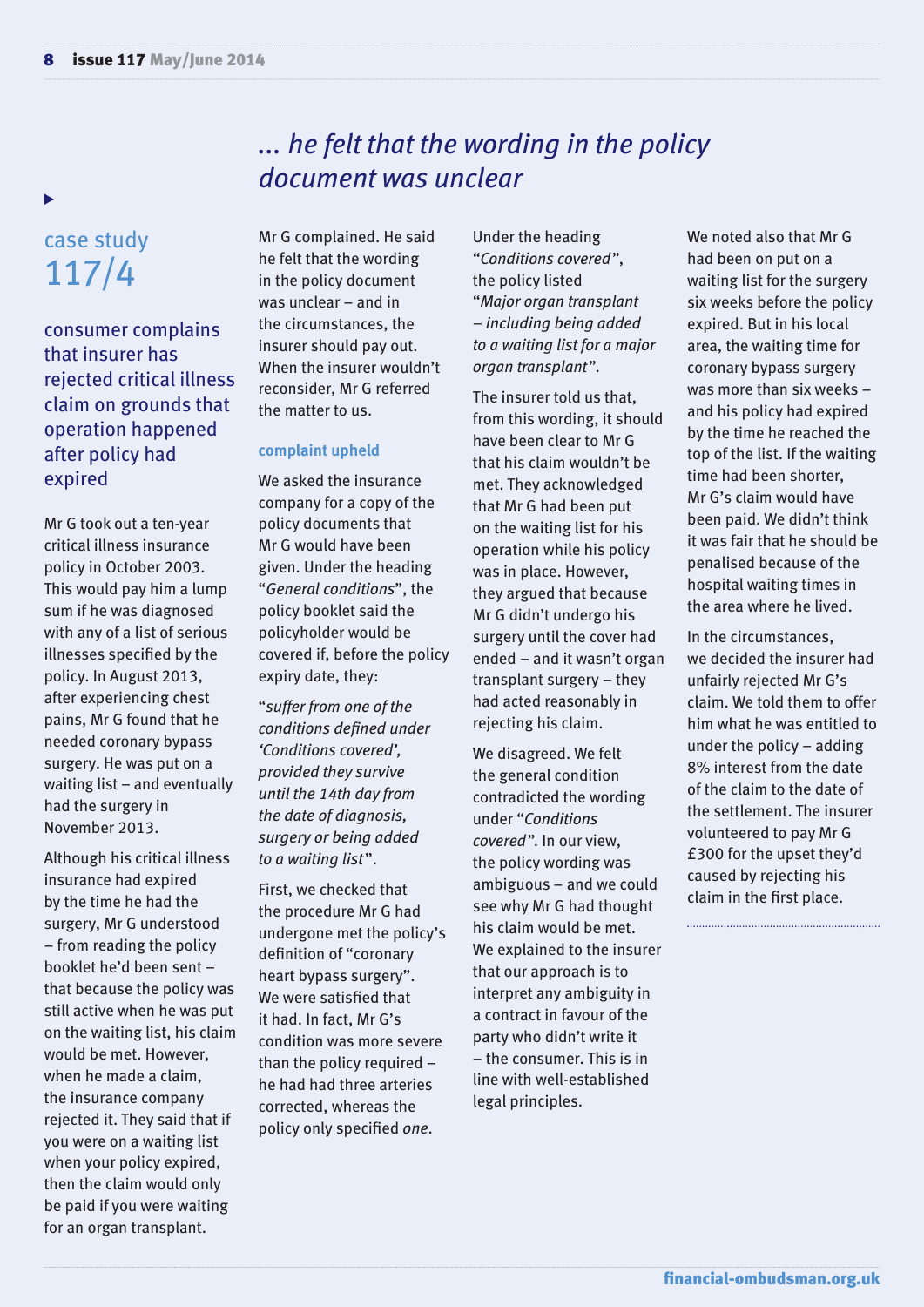## *... the broker acknowledged Mr K had accurately answered the question he'd been asked*

## case study 117/5

consumer complains that private medical insurance doesn't cover pre-existing condition – and that it has been mis-sold

Mr K had a private medical insurance policy with Insurer C, which he took out through an insurance broker. During the application process, Mr K had told the broker that he had a heart condition and diabetes – and wanted the policy to cover both these pre-existing conditions. Three months into the policy, he made a successful claim for treatment relating to his diabetes.

However, because Mr K had made a claim, Insurer C quoted a significantly higher premium when his policy came up for renewal. So the broker who had arranged the original policy offered to search for alternatives. They went through a series of healthrelated questions with Mr K – and this time, based on his answers, recommended a lower-cost policy provided by Insurer D. Mr K went with the broker's recommendation and his application was accepted by Insurer D.

A few months later, Mr K phoned Insurer D with a question about his cover. During the conversation, he was very surprised to be told that his policy didn't cover his heart condition or his diabetes. Mr K contacted the broker straight away. He said he wouldn't have taken out a policy that didn't cover his pre-existing conditions – and felt that the replacement policy had been mis-sold.

The broker said they would look into Mr K's complaint – and a week later, they got back in touch. They said they had discovered that during the application process, their representative should have asked Mr K, "*Have you ever had any cancer, heart or psychiatric conditions?*" However, they had actually asked him: "*Have you had any cancer, heart or psychiatric conditions in the past 5 years?*" Mr K had answered "no" – because his heart condition hadn't been treated in the past five years.

The broker acknowledged Mr K had accurately answered the question he'd been asked. And they accepted that this had led to an unsuitable recommendation. The broker explained that a policy that covered Mr K's pre-existing conditions would be more expensive. But they offered to put in place a suitable policy from that point forwards – and meet the extra expense for the first year.

Mr K didn't agree to this – and asked the broker to refund all the money he'd paid towards the unsuitable policy with Insurer D. When they refused, he referred the matter to us.

#### **complaint not upheld**

Mr K told us his priority when looking for insurance was that his diabetes and heart condition would be covered. We saw that the prospect of not having the right cover had caused him a lot of stress. In our view, his not taking out cover – even though it would be more expensive – was never an option for him.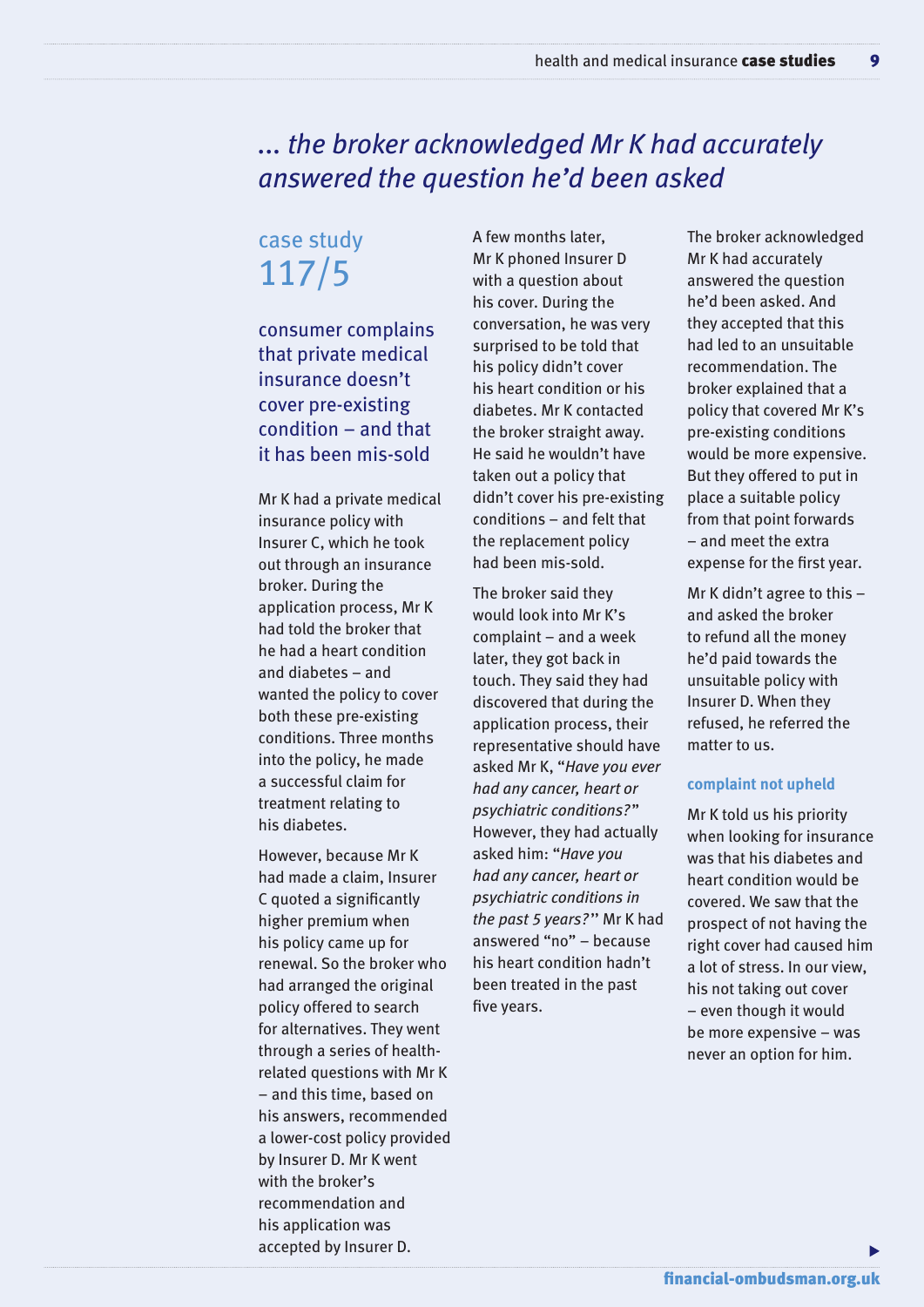Ь

We explained to Mr K that our role is to put someone in the position they would be in if the business hadn't made a mistake. The broker's mistake hadn't left him out-of-pocket. In our view, the broker had suggested a fair way putting things right – ensuring Mr K had the cover he wanted, and paying the difference in recognition of their error.

We noted that the broker had also offered Mr K £100 to compensate for the upset the situation had caused him. We told Mr K we thought this was reasonable.

## case study 117/6

consumer's husband complains that insurer has rejected critical illness claim – because the consumer didn't live long enough after diagnosis

Mrs L had a major stroke and was admitted to hospital. Sadly, she didn't regain consciousness – and, following discussions with her family, her life support was withdrawn. She died two weeks after the stroke.

Mrs L had taken out critical illness insurance some years previously. Mrs L's husband made a claim on his late wife's behalf under the policy. The insurance company sent the claim form back to Mr L – saying it needed to be signed by Mrs L's GP and the solicitor dealing with her estate. Mr L visited the GP and the solicitor to get the form signed, and sent the paperwork back again.

But the insurer then rejected the claim. They explained that critical illness insurance was different to life cover – which would have paid out when Mrs L died. They pointed Mr L to the policy's terms and conditions – which said that the policyholder had to survive for 28 days or more after falling ill to be eligible for the benefit.

Mr L complained to the insurer. He said that the decision to withdraw Mrs L's life support was the hardest he'd ever made. He explained that the family had agreed to go ahead quickly because they'd been told Mrs L's organs could be used in an urgent transplant operation. However, the insurer wouldn't reconsider – and Mr L asked us to step in.

#### **complaint upheld**

We asked to see the policy terms and conditions – so we could consider the condition the insurance company had mentioned. The document confirmed that:

"*The insured person must survive for at least 28 days after the date of diagnosis, otherwise benefit will not be paid*".

*... the insurer explained that critical illness insurance was different to life cover*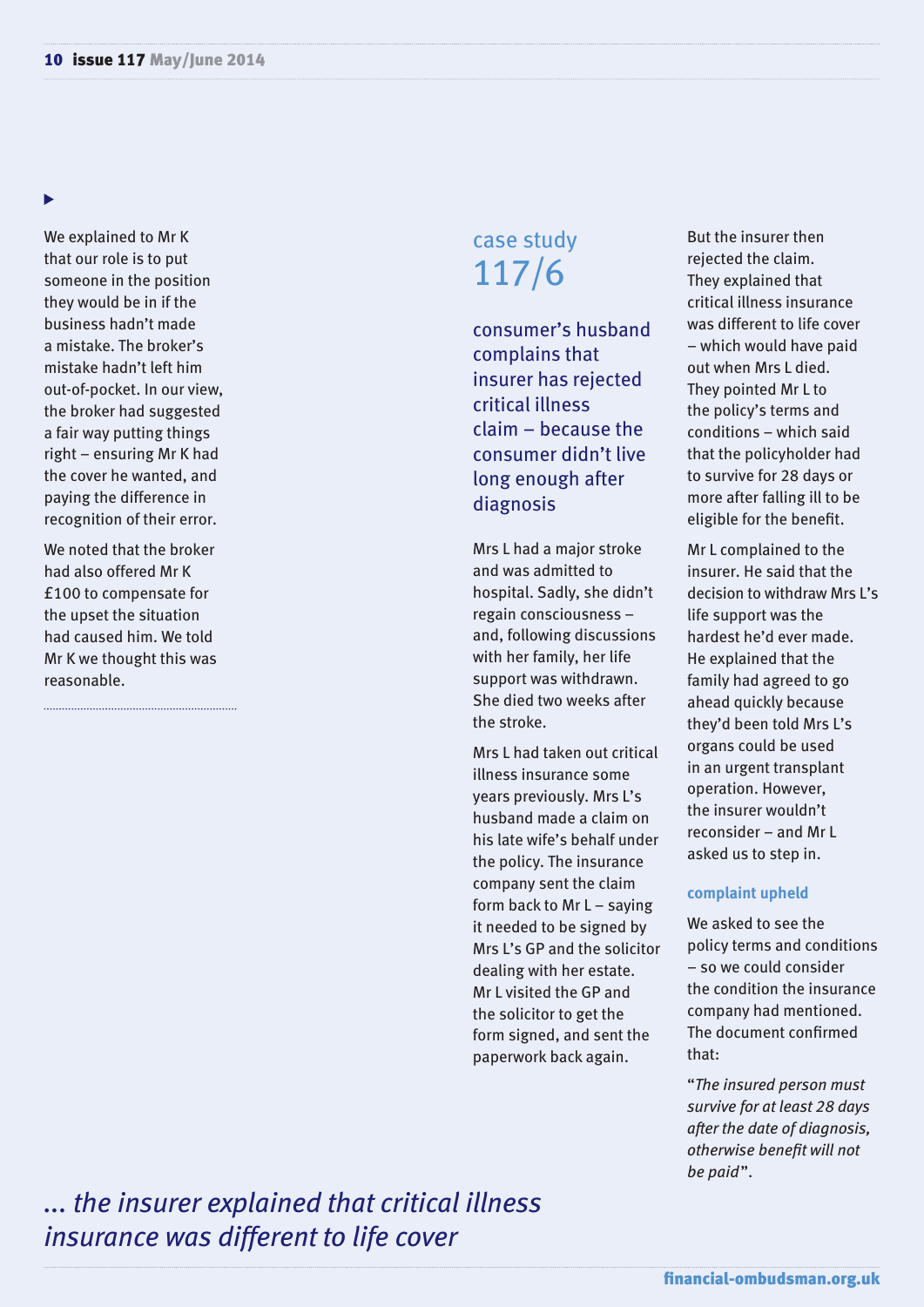## *... we noted that "treatment for obesity" was clearly listed in the "exclusions" section*

We thought the condition was worded clearly. But we needed to decide whether it had been applied fairly in Mrs L's case. There was no evidence to suggest that Mrs L wouldn't have lived longer – for 28 days – if her life support hadn't been withdrawn. We thought her family had taken that decision because it was possible someone else's life could be saved.

In this situation, we didn't think it was reasonable for the insurer to enforce the 28-day condition.

We also noted that Mr L had been asked to submit the claim form *twice* – only for the claim to be turned down. In rejecting the claim only after Mr L had gone to the trouble of getting the additional signatures, we felt the insurer had made an upsetting situation all the more stressful.

We appreciated that Mrs L's policy wasn't life cover – and that in different circumstances the condition would apply. However, given what had happened in this particular case, we thought the insurer's decision was unreasonable. We told the insurer to meet the claim – adding 8% interest from the date of Mrs L's stroke to the date of the settlement. This would be payable to Mrs L's estate.

## case study 117/7

consumer complains that private medical insurance claim has been rejected – because insurer says there was no "acute flare up" of a "chronic" condition

Mr N was morbidly obese and also had type 2 diabetes. Over the years, his diabetes had become increasingly difficult to control. Mr N discussed his options with his GP, who said that, as Mr N was already taking the maximum dosage of tablets to control his blood sugars, he would have to start taking insulin. To avoid this, however, the GP recommended that Mr N try gastric bypass surgery.

Mr N decided to follow his GP's advice. He had private medical insurance, and wrote to his insurer – with a supporting letter from the GP – asking them to authorise a gastric bypass operation. But the insurer refused. They said that Mr N's policy excluded treatment for obesity. And it also excluded treatment for "chronic conditions" like diabetes – unless there had been an "acute flare up" of the condition.

In the insurer's view, Mr N's diabetes hadn't "flared up" – but had been worsening for some time. So they weren't willing to pay for any treatment relating to it.

Despite the insurer's response, Mr N went ahead with the operation. Shortly afterwards, he asked the insurer to reconsider their position – and to refund his medical costs. The insurer wouldn't agree to this, and Mr N made a complaint. When the insurer stood by their decision, we were asked to step in.

#### **complaint not upheld**

We asked to see the policy terms and conditions – so we could consider the exclusions the insurer was relying on to reject the claim. We noted that "*treatment for obesity*" was clearly listed in the "exclusions" section.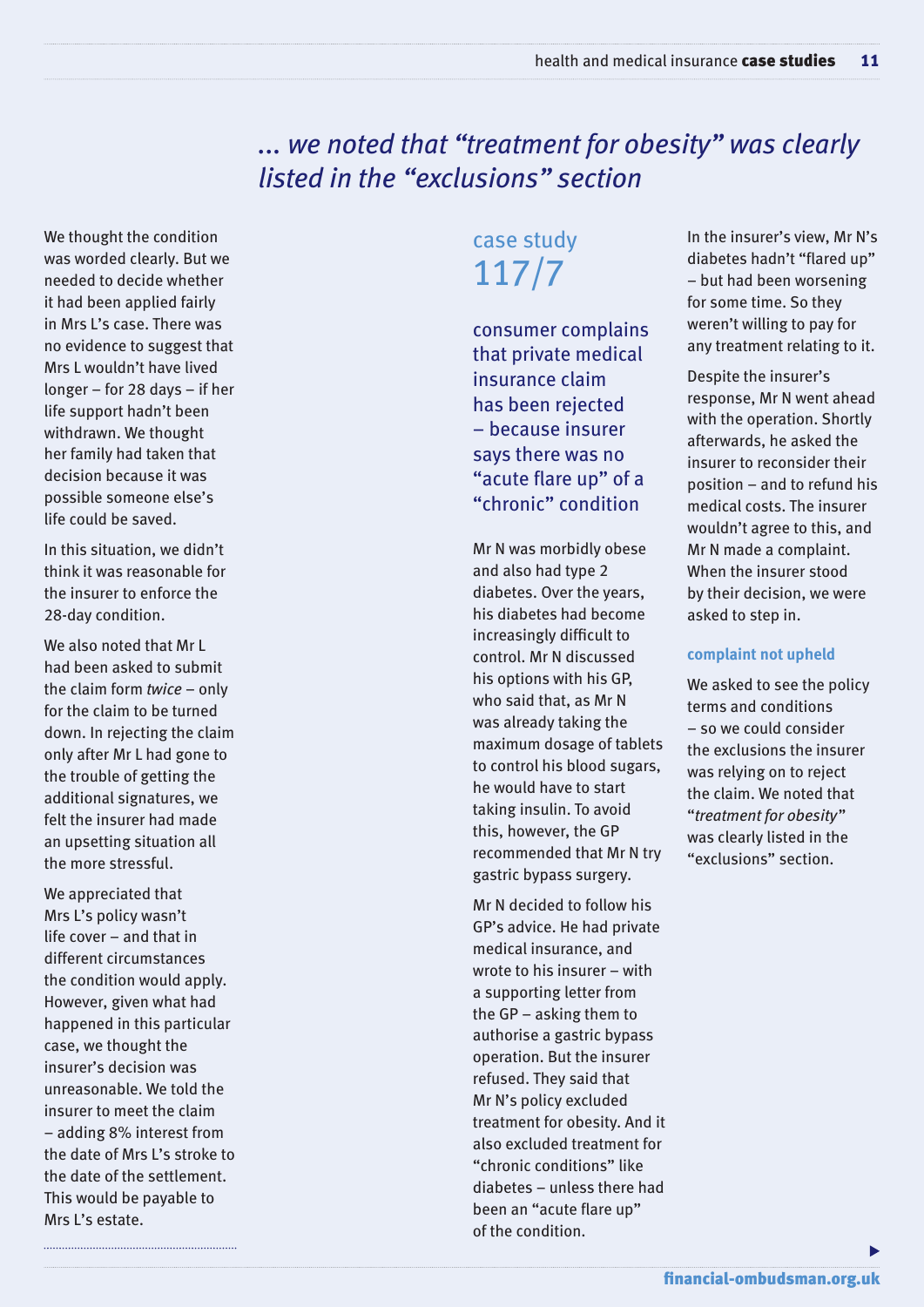## *... it appeared his condition had grown worse over time*

Ь

However, Mr N provided a letter from the consultant surgeon who had carried out his operation. This explained that, although weight loss can alleviate type 2 diabetes, weight loss wasn't the main reason that gastric bypass surgery had been recommended to Mr N. According to the surgeon, gastric bypass surgery has a hormonal response that affects the body's sensitivity to insulin. So the "*primary reason*" for the surgery was the effect on Mr N's diabetes – and any effect on his weight was "*a secondary gain*".

In light of this expert view, we thought it very likely that the surgery hadn't been directly intended as a treatment for Mr N's obesity – but rather for his diabetes. So the insurer hadn't been right to rely on the policy's obesity exclusion.

However, this didn't necessarily mean that Mr N's claim should be paid. For this to happen, we would need to be satisfied he had experienced an "acute flare up" of his diabetes. Looking at the policy, we found an "acute flare up" was defined as:

"*a sudden and unexpected deterioration of a chronic condition that is likely to respond quickly to treatment*".

We noted that in his letter to the insurer supporting the claim, Mr N's GP had explained that once tablets are no longer effective, and a patient is facing the need to start insulin treatment, the only alternative is gastric bypass surgery. The letter from the consultant surgeon also said that because taking insulin can cause further weight gain, the prospect of insulin treatment strengthens the case for having gastric bypass surgery.

Mr N told us that since his operation, he no longer needed to take tablets – and hadn't had to start taking insulin. He thought that the fact his diabetes had "responded quickly to treatment" showed that it had been "acute" before he had the operation.

We acknowledged that Mr N's condition had reached a very serious point – and that the surgery had improved his situation. However, type 2 diabetes is a progressive condition – and there was nothing to suggest that the way Mr N's condition had progressed had been either "sudden" or "unexpected". It appeared his condition had grown worse over time – and his GP had recommended the usual strategies for managing it.

We decided that – based on all the available evidence – Mr N's chronic condition hadn't gone through an "acute flare up". So while the policy's obesity exclusion didn't apply in Mr N's case, the exclusion relating to chronic conditions *did* – and the insurer had been reasonable to reject the claim on this basis. We didn't uphold the complaint.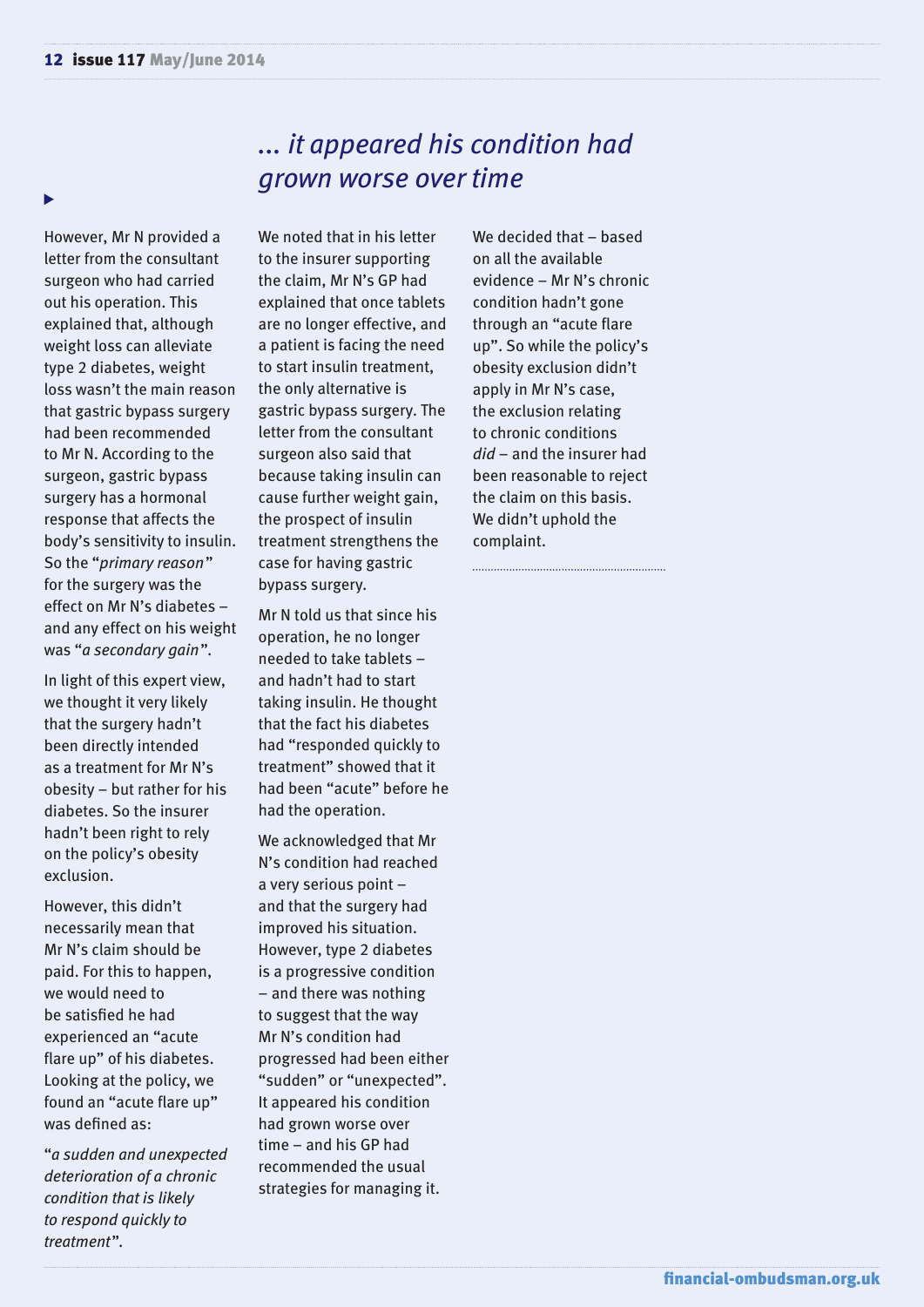## *... they had to prove that the policyholder was no longer "incapacitated"*

## case study 117/8

consumer complains that insurer has stopped paying income protection benefit – on grounds that consumer is no longer incapacitated

Mrs B was a self-employed IT consultant. However, she found herself becoming increasingly exhausted – and eventually felt she could no longer work. Shortly afterwards, she was diagnosed with chronic fatigue syndrome.

Mrs B made a claim on her income protection policy, which she had taken out when she started working for herself. The insurer agreed that her condition prevented her from working and began paying her a monthly benefit.

A year later, however, the insurer told Mrs B that they would be stopping the payments. They said they had made this decision because she had been observed carrying out various activities – including attending a home and garden exhibition.

The insurer felt the footage they had taken conflicted with what Mrs B had told them about the level of activity she was capable of. In their view, she had exaggerated her incapacity – and she was in fact able to work.

Mrs B disagreed with the insurer and made a complaint – asking them to restart the payments. When they refused, she referred the matter to us.

#### **complaint upheld**

First, we considered the policy's definition of "incapacity" – to check what Mrs B was covered for. This said:

"*Incapacity means that because of sickness or accident, you are unable to carry out any of the duties of the occupation stated in the schedule*".

In the schedule, Mrs B's occupation was listed as "IT consultant". So we needed to decide whether the insurer's evidence showed she was able to do this particular job.

We asked the insurer to provide us with the footage they had used as grounds to stop Mrs B's payments. They told us they had carried out surveillance over a period of four days – and had found "considerable discrepancies" between

what Mrs B said she could do and what she had been seen doing. However, the footage we were sent lasted only 20 minutes – and showed Mrs B walking around the home and garden exhibition. Other activities she had apparently been seen carrying out – including driving to the chemist and the supermarket – were listed in an accompanying report.

We got in touch with the specialist who had diagnosed Mrs B and was helping to manage her condition – to ask for his view on her ability to work. The specialist told us that he believed Mrs B remained "*significantly incapacitated* ". He felt in particular that the "brain fog" she experienced – which he said was a common symptom of chronic fatigue syndrome – meant it wouldn't be possible for her to perform an intellectually demanding role like an IT consultant.

Having watched the insurer's footage, the specialist told us he didn't think it showed Mrs B doing anything intellectually demanding – or that contradicted the diagnosis he'd given.

He also said he was aware that Mrs B had experienced significant "payback" – particularly bad fatigue – for days after attending the exhibition.

We reminded the insurer that if they wanted to stop paying a claim they had already accepted, they had to prove that the policyholder was no longer "incapacitated" in line with the policy. And we didn't think the insurer had proved that Mrs B was capable of working as an IT consultant. In our view, the opinion of a chronic fatigue specialist carried significantly more weight than the short surveillance footage the insurer had provided.

In light of all the evidence, we decided the insurer had wrongly stopped Mrs B's benefit – and we upheld her complaint. We told the insurer to restart Mrs B's payments – backdated from the time they had been stopped and adding 8% interest. By this time, Mrs B hadn't received any payments for a year. We also told the insurer to pay her £200 to compensate for the upset and inconvenience their actions had caused.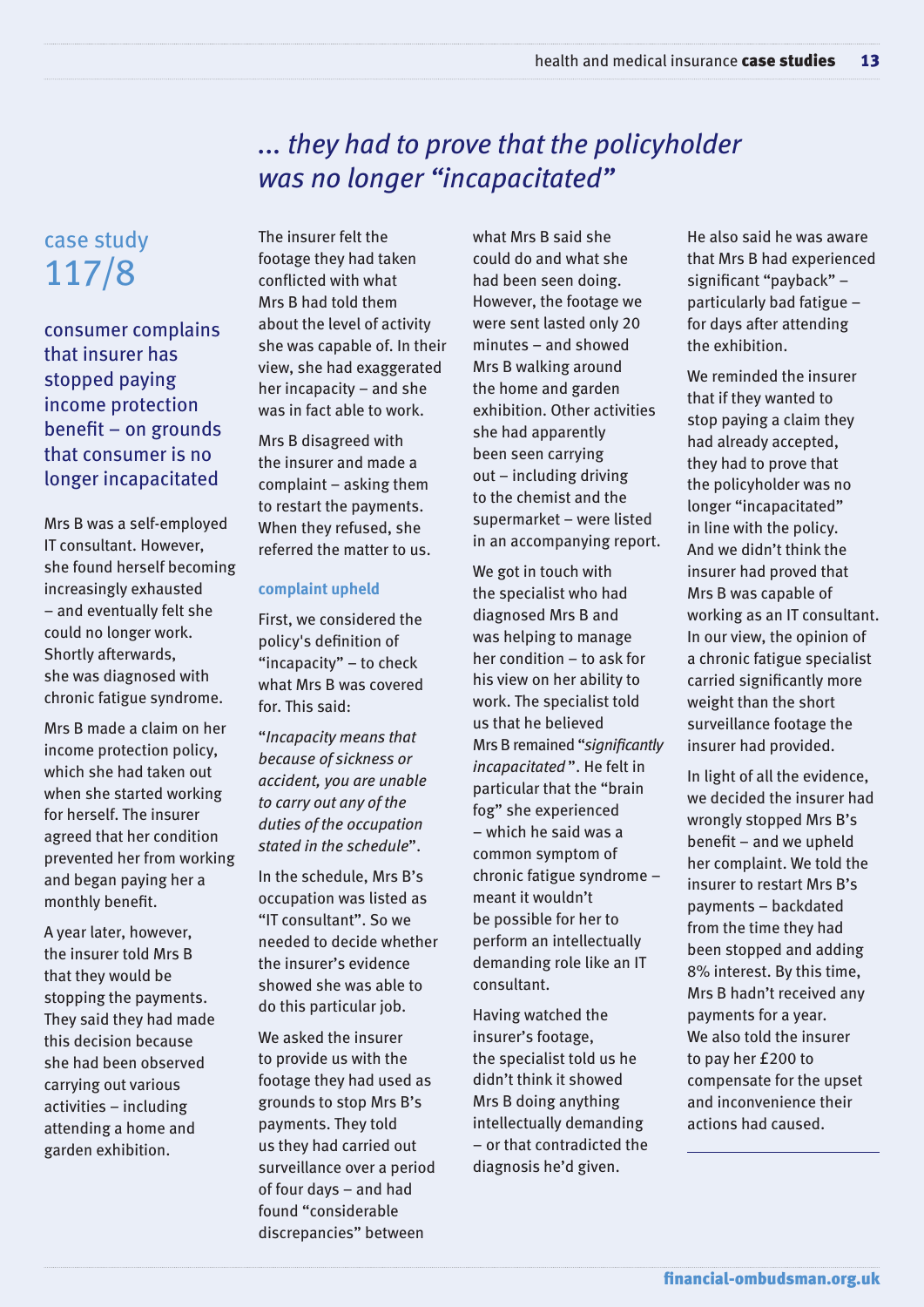# there's more to PPI than meets the eye

Sharing our insight with our customers – highlighting and making sense of the issues we're seeing – is a fundamental and ongoing part of our work. And as we explained in our *annual review*, payment protection insurance (PPI) is one area in which we've noticed a development over the past year – with complaints becoming increasingly entrenched.

One possible cause we've identified for this is the confusion that exists around how different types of PPI policy – and PPI complaint – differ from each other. So we asked **Richard Thompson**, lead ombudsman in PPI, to explain why there's more to PPI than meets the eye.

**looking at the annual review, most PPI complaints were about mis-sold policies. And most were upheld. So aren't all PPI cases very similar?** 

Well, yes and no. It's true that we often see similar issues being raised when people tell us their PPI was mis-sold. But there are also many differences. Businesses and their sales processes, the type of policy involved, and the consumers who were sold them all combine to make very individual situations that we have to unpick.

And although our experience of thousands of PPI complaints has allowed us to set out some key principles for sorting them out, considering the individual facts and individual circumstances remains the heart of our approach. This is just as important for PPI as for any other area of our work.

**but someone following the news over recent years could have a very different impression about PPI…** 

It's fair to say that some media coverage – and the inevitable text messages and daytime TV adverts – could lead people to assume that all PPI is the same, and that all PPI was completely useless and sold under dubious circumstances.

But our experience is very different. As we pointed out in our *annual review*, published last month, the proportion of complaints where we agree a policy was mis-sold ranges from 2% to 97% – depending on the type of policy and the business involved. Yes, 99% of the PPI cases we see are about the sale of policies. But each customer, and what happened to them, is unique  $-$  and we must reflect that in our how we resolve each complaint.

Unfortunately, this "common wisdom" about PPI can lead to confusion – and frustration – when we don't ultimately uphold a complaint that someone thought they were sure to "win".

#### **from your experience, what are people particularly confused about?**

There are three areas in particular where we're seeing some confusion. There are complaints about mortgage PPI (MPPI) and where the PPI was sold by a smaller business. And also complaints where the business has offered to pay compensation – but where the consumer is unhappy or unsure about the amount.

#### **so taking MPPI first – is it really that different from PPI on a loan?**

If you put a PPI policy and an MPPI policy side by side, you'd find a lot of similarities. But our approach looks beyond the small print. We look at the wider sales practices, the accompanying documentation, and what actually happened at the point of sale. Only then can we decide whether or not a business let their customer down.

*... 99% of the PPI cases we see are about the sale of policies. But each customer, and what happened to them, is unique*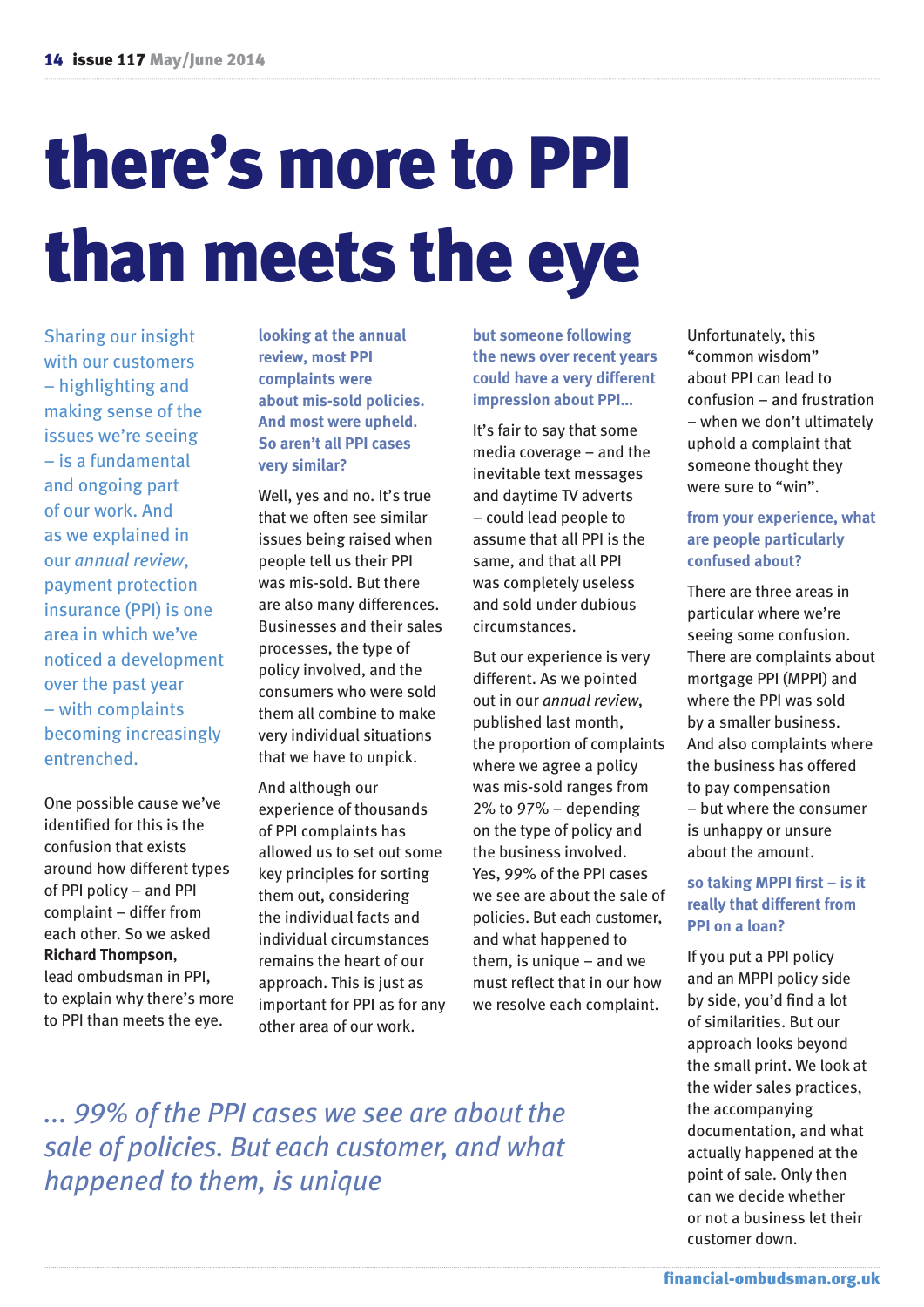Taking out a mortgage is probably the largest longterm financial commitment that many people take on in their lives. When you look at it like that, it's understandable why some homeowners might be attracted to the idea of protecting themselves against missing repayments if they became ill or lost their job. Perhaps more so for a mortgage than for many of the other credit products PPI might be sold with – say credit cards or smaller loans.

Many of the PPI complaints we see turn on whether the seller explained clearly how the policies worked. And when it comes to MPPI, we generally find that sellers provided better information and quality of advice than sellers of other forms of PPI.

*Richard Thompson* lead ombudsman, PPI

#### **is it just the quality of the advice that sets MPPI apart then?**

Another difference is the cost. We often find MPPI policies offered better value – and were more flexible – than other types of PPI. But the affordability of the policy is just one aspect we look at when we're considering a PPI complaint.

#### **does that mean you're unlikely to uphold a complaint about MPPI?**

It's true that the overall uphold rate for MPPI is lower than for other forms of PPI. But just because we find MPPI policies *generally* represent better value for money – and are *generally* better-explained to customers – doesn't mean that things don't go wrong.

Where we do uphold an MPPI complaint, it's often because there were restrictions relating to selfemployment or pre-existing medical conditions that limited the level of cover. And these restrictions weren't explained properly to consumers who *were* self-employed, or who *had* pre-existing medical conditions. This is an issue we see in complaints about other types of PPI.



We also see cases where consumers weren't told that the policy was optional – thinking instead that it was part and parcel of the mortgage. It's in circumstances like these that we tend to agree MPPI has been mis-sold.

#### **what about PPI sold by smaller businesses?**

Cases where PPI was sold by a smaller businesses can look quite different to those cases involving a large bank or insurer.

Take car finance, for example. Most PPI policies provide cover in the event of accident, sickness or unemployment. However, many PPI policies we've seen sold by car dealerships weren't "standard" PPI. Often, they had cover added, like life or critical illness insurance – or had cover removed, like protection for unemployment. This meant that these polices potentially offered a greater level of flexibility – to both consumers and sellers.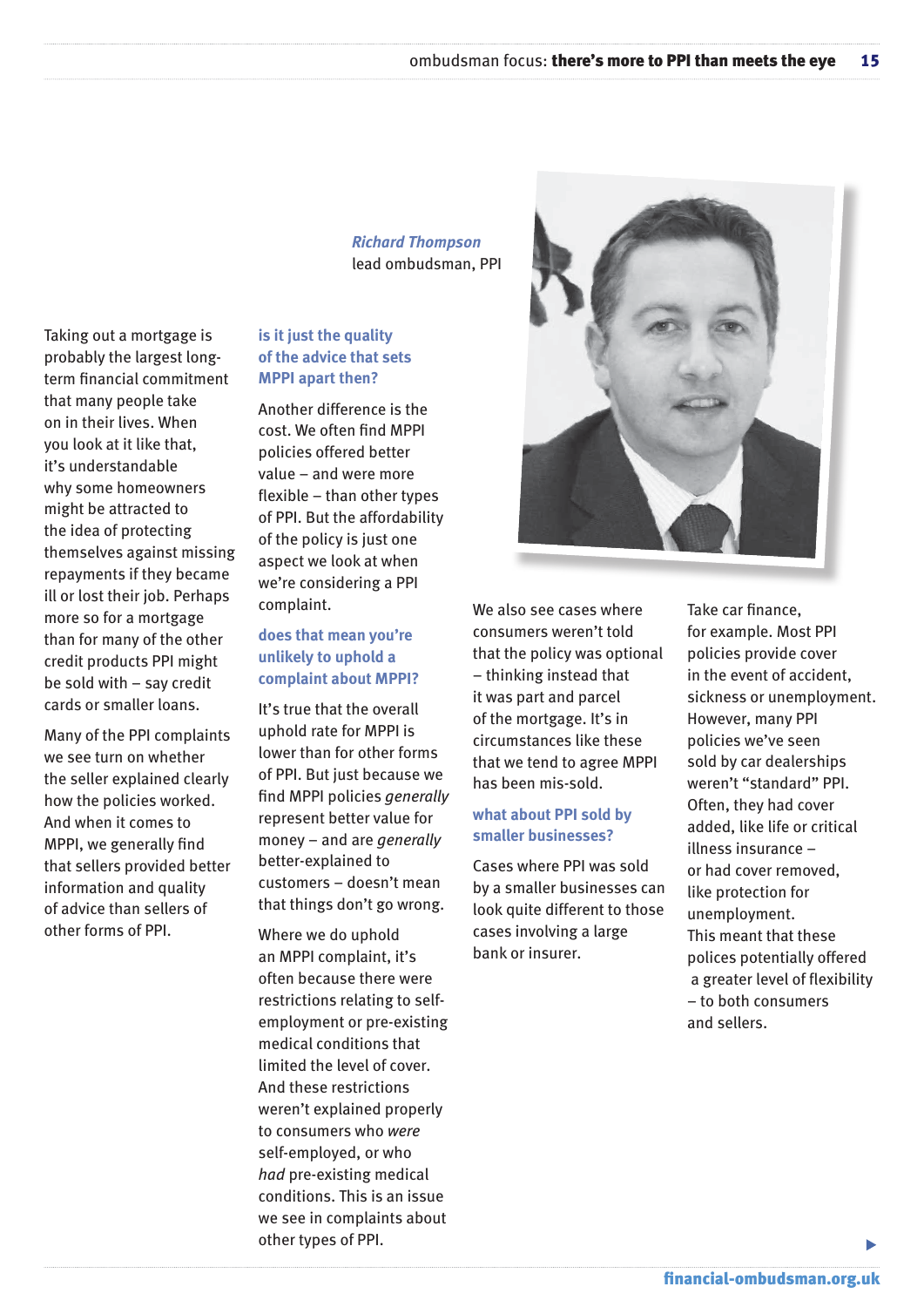#### **is it just car finance policies that differ?**

Though we do see quite a lot of PPI complaints involving car finance, we also see cases where PPI was sold alongside retail credit – for example, with a sofa or a TV. A main difference between these policies and "standard" PPI is the relative cost – and the benefits they could potentially provide.

Policies sold with retail credit are generally more expensive than other types of PPI – but that often reflects the higher level of benefits they offer if someone falls ill or loses their job. It's important we look carefully at the relative costs and benefits of a policy when we're considering whether it's likely a consumer would have taken it out.

#### **what about complaints about compensation – is there more than one way to put things right?**

Well, it's not always straightforward. For example, the consumer's wider financial situation can have a big impact on how compensation, or "redress", is paid. We see disputes involving a business's "right of setoff" – that is, whether they can use the compensation to reduce another debt the consumer has with them – and also about whether account fees and charges have been refunded.

#### **and what about "comparative redress"?**

Comparative redress is effectively paying someone the difference between the cost of the PPI premiums they actually paid, and the amount the business thinks they *should* have paid for a more suitable, but less expensive policy. It's sometimes also called "alternative redress".

So, for example, someone might have taken out a loan that had a "single premium" PPI policy sold with it  $-$  that is, where they paid the full cost of the policy upfront and then paid interest on it over the term of the loan. That can be a very expensive form of PPI.

When the business looks into a complaint about the sale of a single-premium PPI policy, they might accept that it was mis-sold. But the business might also conclude that the consumer still would have wanted cover for their loan. And that if the singlepremium policy had been properly explained, the consumer would probably still have taken out PPI – but a policy with cheaper monthly payments instead. In these circumstances, the business might offer the consumer the difference in cost between the two policies.

#### **do you get a lot of complaints about comparative redress?**

Proportionally, the number of cases is quite small. But we know a lot of people are confused by comparative redress – and are asking us whether it's fair or not. So we expect that we'll start to see more complaints reaching us.

#### **… and** *is* **it fair?**

Businesses are entitled to offer comparative redress under the PPI complainthandling rules set out by the regulator, the Financial Conduct Authority (FCA) – but only in specific circumstances. If someone thinks the business has got it wrong or they've been treated unfairly, they can talk to us and we'll look into what's happened – to make sure the outcome is fair on both sides.

*... we know a lot of people are confused by comparative redress – and are asking us whether it's fair or not*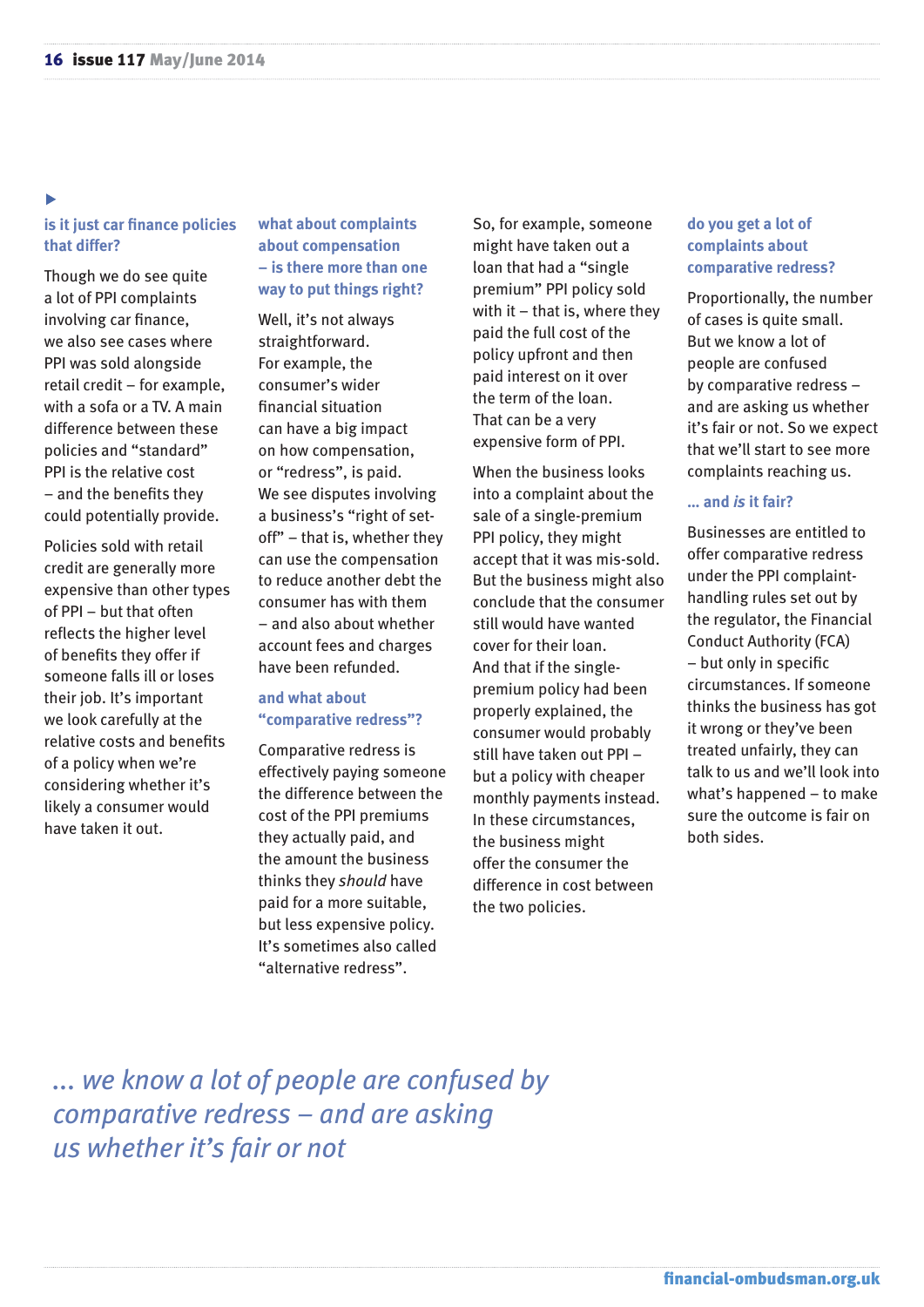#### **what about the "right of set-off"?**

The "right of set-off" means that if someone makes a successful PPI complaint, any compensation they're entitled to could be used to reduce another debt they have with the same business. Assessing whether or not this is fair can be complicated – though we do agree it's fair in certain circumstances.

#### **there's been a lot of talk in the media about compensation for fees and charges – what's that all about?**

The issue of fees and charges mostly crops up in complaints about PPI sold alongside credit card accounts. In these cases, our job is to decide whether, when calculating compensation, the business has taken into consideration any fees and charges the consumer incurred. And then whether those charges would have applied if the account hadn't had PPI.

If we decide fees or charges were incurred only because PPI was added to the account – and wouldn't have been charged if there had been no PPI in place – we generally tell the business to refund those charges as part of the overall redress package, paying interest where that's appropriate.

#### **are you having to spend a lot of time addressing all this confusion?**

As far as we can, we're trying to help businesses and claims management companies understand where we're coming from. And not just once we've formally stepped in to a complaint. Ideally, we don't want things to reach that point.

For the bigger firms that sold PPI – as well as the large claims management companies – that means having conversations as early and as often as possible. We share information about trends in the complaints we're receiving – including misunderstandings we've spotted that we think need clearing up.

It's about cooperating, and making sure our respective processes are running smoothly. When you consider the number of people involved in PPI complaints against larger businesses – and in those being handled by claims managers – it's clear why this is so important.

And we're here to support smaller businesses, too. As well as our online technical resource, our technical advice desk can answer any questions about our approach – or give guidance on tricky complaints that we're not yet involved in. It's available to consumer advisers and claims managers, too. We've also been explaining our approach face-to-face at practical workshops aimed specifically at smaller businesses who sold PPI.

So yes – we have been spending time working through issues. But if it means a customer gets an answer sooner, then it's time well spent – after all, that's beneficial for everyone involved.  $\bullet$ 

*... that means having conversations as early and as often as possible*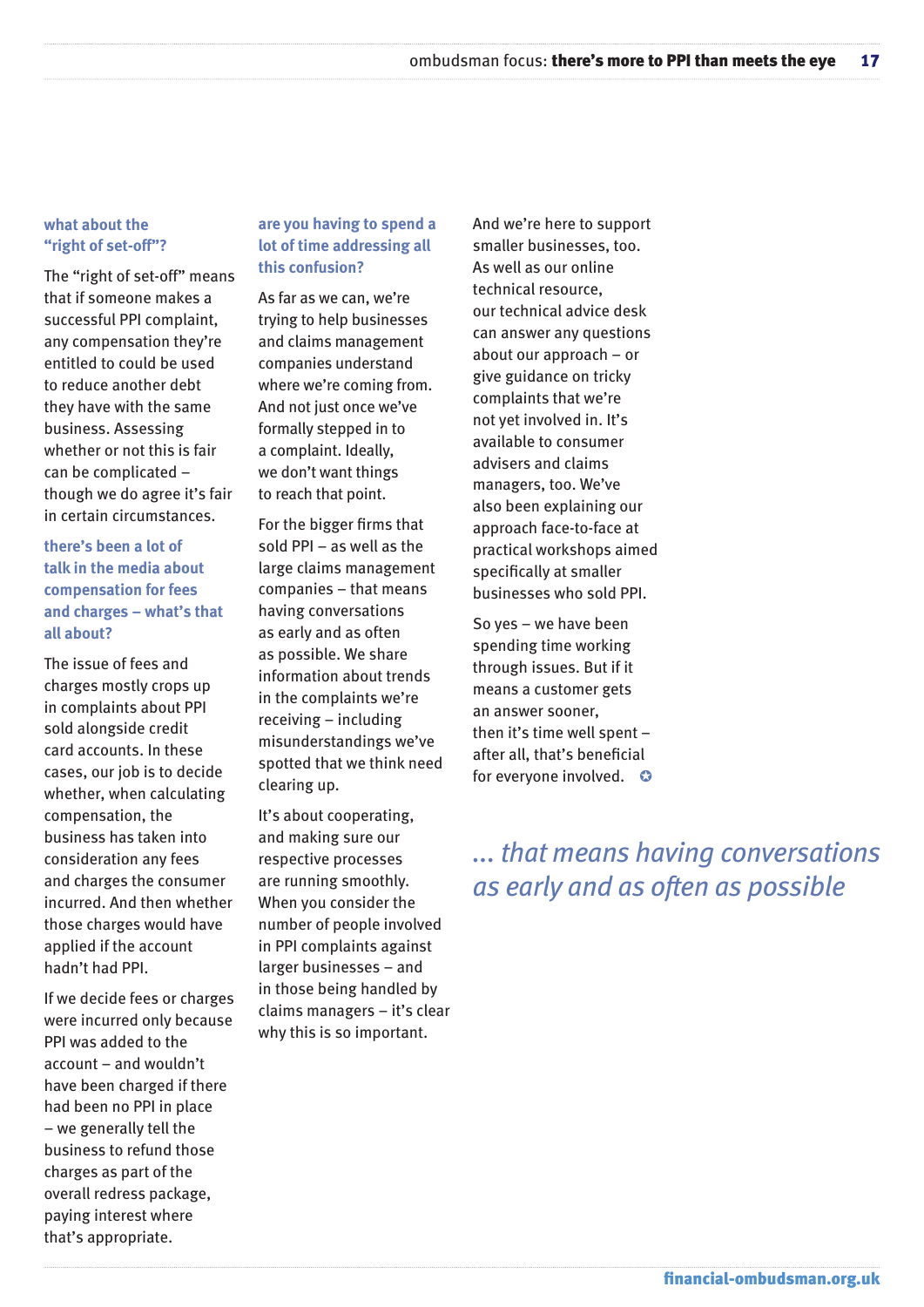## credit files and credit reference agencies

Although awareness of credit files has grown over the past few years – largely in the context of debt and financial difficulties – they remain something many people don't really think about. And yet credit ratings can have a huge impact on people's lives – affecting activities ranging from mortgage and loan applications, to taking out mobile phone contracts and credit cards.

Credit reports mostly operate in the background – away from people's day-to-day attention. So it's understandable that many consumers don't know how their credit report works or what's kept on it – and people often don't realise there's a problem until it's too late. It's only when trying to apply for some form of credit that they discover their credit rating is a stumbling block.

So the correct and responsible handling of credit files is very important – as incorrectlyrecorded information or delays updating a file can have considerable knock-on effects.

We inevitably see complaints about the administration of credit files. For example, we see cases where a consumer has cancelled a subscription – sometimes after a free trial – only to find their request hasn't been processed, and they've ended up with a mark on their credit file.

However, in the case studies that follow we share some of the common, but less well-explored areas of confusion we see in complaints involving credit files. These range from problems with jointaccounts and payment plans – to consumers finding they can't get credit because of the information held about them.

Another area we look at is poor communication – or the absence of communication – between credit reference agencies and other financial businesses. This can sometimes lead to consumers being disadvantaged. And as the case studies show, the language of credit files and credit reference agencies is very important too – as many people struggle to understand the reasons behind what's happened with their credit files.

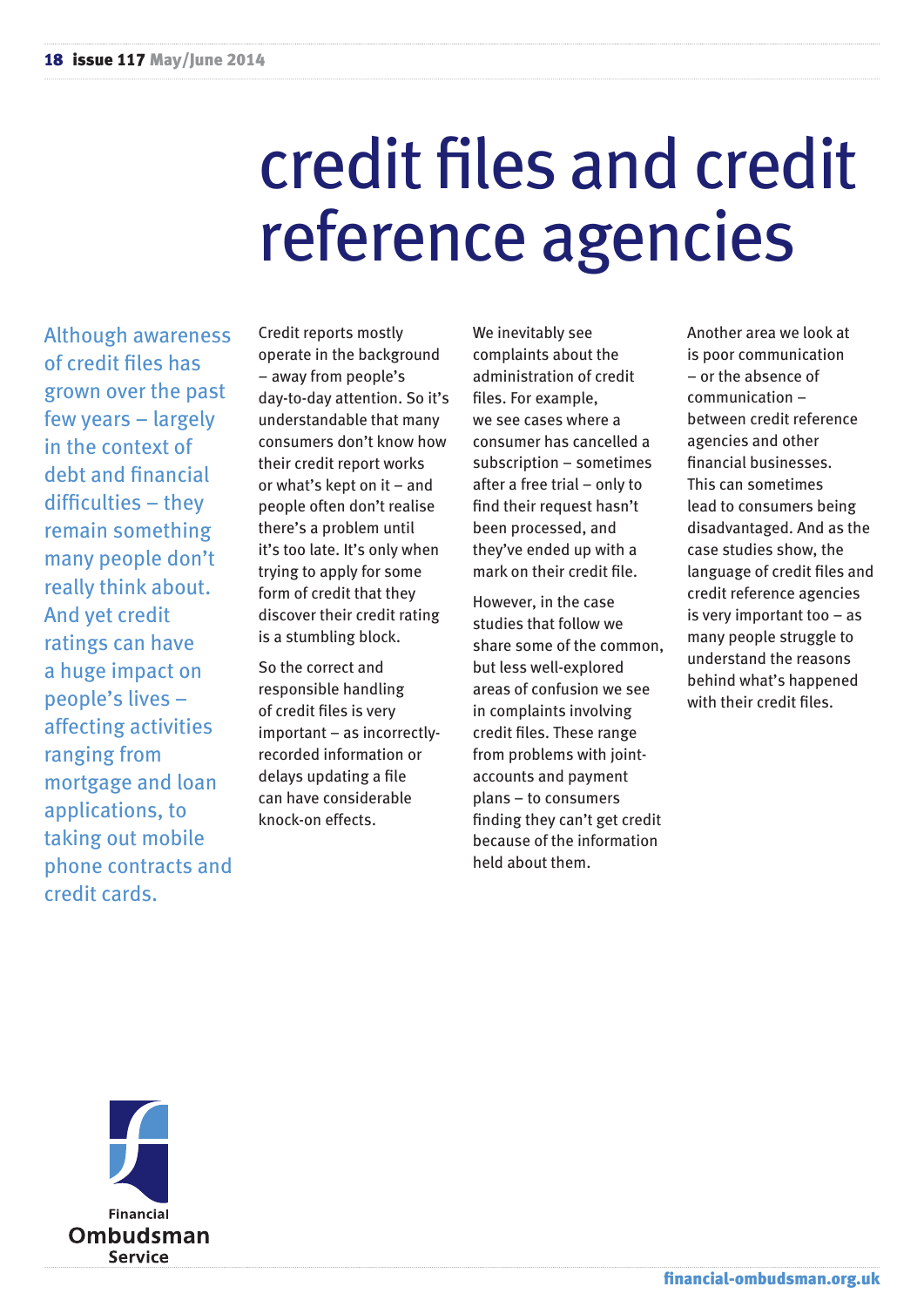### *... Mr S wasn't sure what "delinquent" meant*

## case study 117/9

consumer complains that his credit report showed missed payments – when he had agreed a reduced payment plan with his bank

When Mr S found he was struggling to make the repayments on his loan, he phoned his bank and agreed a reduced repayment plan. Mr S made his monthly payments in line with this plan – without missing a payment.

A couple of years later, when Mr S's finances improved, he paid off his debts and applied for a mortgage. However, the mortgage provider told him he wasn't eligible for the best interest rate because his credit rating wasn't good enough.

Mr S went online and checked his credit report. He found that it showed missed payments – and his account was shown as "delinquent".

Mr S wasn't sure what "delinquent" meant in this context – and he was sure he hadn't missed any payments on his loan. So he phoned his bank to find out what was going on. The bank told him that the information they had recorded on his credit report was accurate. But Mr S didn't agree, and complained. He pointed out that he had never missed a payment on his loan – and in fact, that he had agreed a reduced payment plan with the bank precisely because he wanted to avoid missing a payment. Mr S said he accepted that the reduced payment plan should appear on his credit report – but said the account shouldn't show as "delinquent".

The bank replied, saying that the information on Mr S's credit report was accurate – and that they hadn't done anything wrong. Unhappy with this response, Mr S got in touch with us.

#### **complaint not upheld**

When we spoke to the bank, they agreed that Mr S hadn't missed any payments on his reduced payment plan. So we needed to consider whether what the bank had reported to the credit reference agencies was accurate.

We asked Mr S to send us a copy of his full credit report. And we asked the bank to explain exactly what it had reported to the credit reference agencies.

The bank also sent us a copy of some guidance it had received from one of the credit reference agencies on how to report information. The guidance said that, even when a customer has agreed a reduced repayment plan, any arrears that accrue on the account must still be reported.

The bank's records showed that although Mr S hadn't missed a payment, arrears were building up on his account because he was making less than the full payment each month. The bank reported these arrears to the credit reference agencies and, when they added up to more than one full monthly payment, it showed as a "missed payment" on Mr S's credit file.

So we found that the bank *had* sent accurate information to the credit reference agencies – because they were reporting the arrears that were building up on Mr S's account. The credit reference agency that Mr S had requested his credit report from recorded arrears as "missed payments".

We also established that the credit reference agency recorded an account as "delinquent" when it had more than three months' worth of arrears on it. We could understand that this had been confusing for Mr S – but it wasn't anything to do with the way the bank had reported information about his account.

We rang Mr S to explain what had happened. He said he understood, and was happy to leave the complaint there. But he said he still thought the way his account had been described on his credit report was very confusing.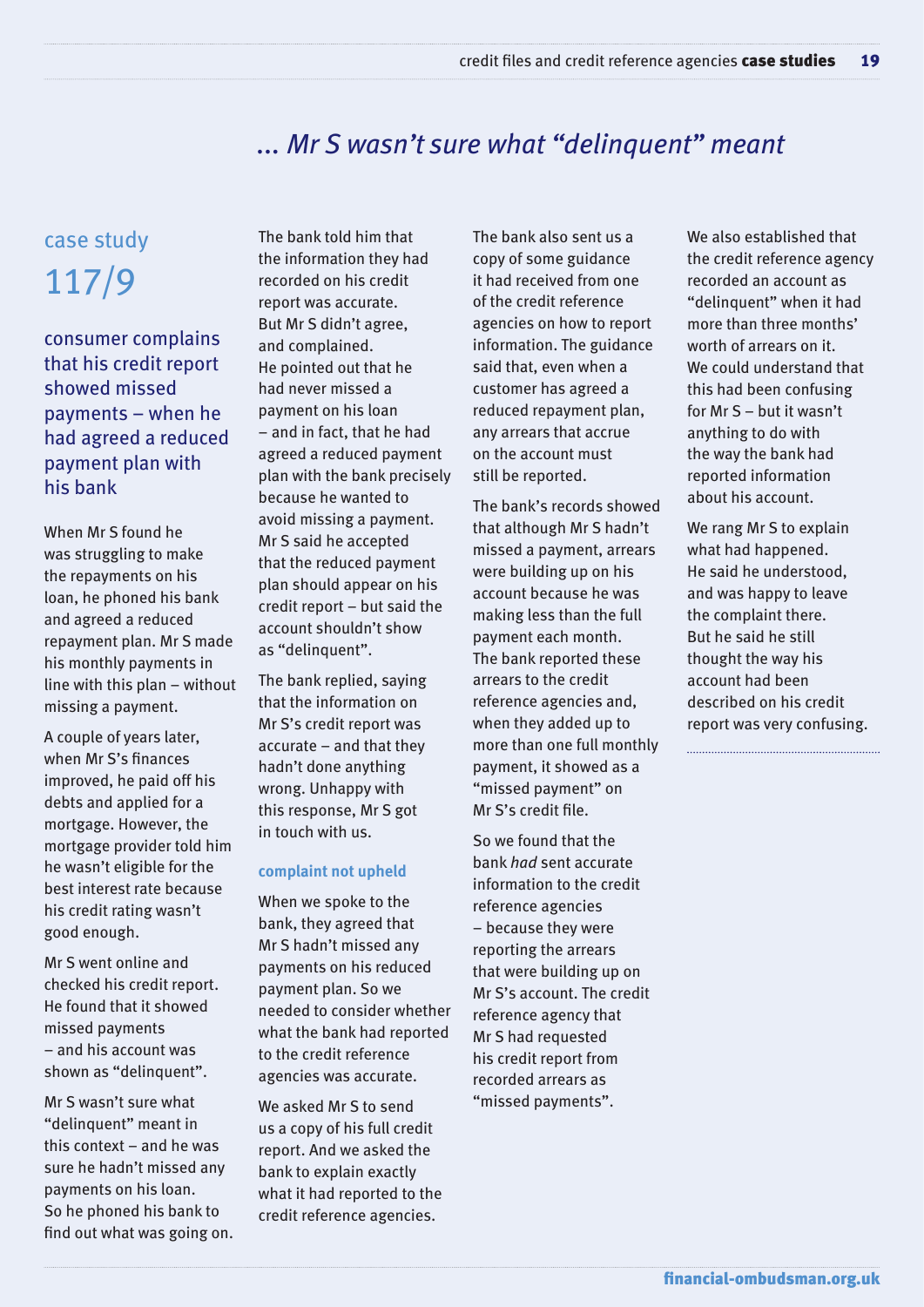## *... the bank had told her that she wouldn't be affected by her husband's IVA*

## case study 117/10

consumer complains that bank recorded default on joint loan on her credit file – because her husband entered into an IVA

Mr and Mrs R had a joint loan. After they separated, both their names stayed on the loan – but Mr R stopped paying his contribution, and Mrs R made the full loan repayments herself.

Six months later, Mr R was struggling financially and entered into an Individual Voluntary Arrangement (IVA). Mrs R called her bank to find out whether her husband's IVA would affect her. The bank reassured Mrs R that as long as she continued to make the full loan repayments, her husband's IVA would not have any effect on her credit file. However, the bank went on to record a default on Mrs R's credit file in relation to the loan account.

When Mrs R found out what had happened, she complained to the bank. She pointed out that the bank had told her that she wouldn't be affected by her husband's IVA – and that nothing would show up on her credit file.

The bank accepted that they'd made a mistake when they told Mrs R that her credit file wouldn't be affected – and they offered her some compensation to make up for their mistake. But they said they'd acted correctly when they recorded the default on her credit file – and refused to remove the default on her account.

Mrs R complained again – saying that she thought the bank wasn't treating her fairly. When the bank turned down her complaint, she asked us to step in.

#### **complaint upheld**

We needed to establish whether the bank had acted fairly and reasonably when it recorded a default on Mrs R's credit file. The bank told us that they couldn't report different information for the individual holders of a joint account – and so it was their policy to record a default on the credit files of *both* account holders when one of them entered into an IVA. Because of this, the bank said that Mrs R's credit report *had* to show a default if her husband's credit file showed one.

We noted that Mrs R had made all the monthly payments on her loan. So we took the view that it wasn't fair for Mrs R to have a default recorded against her just because the bank had limited ways of recording information with the credit reference agencies.

In these circumstances, we told the bank to make sure they found a way of removing the default from Mrs R's credit file – and to pay her additional compensation for the trouble they had put her to.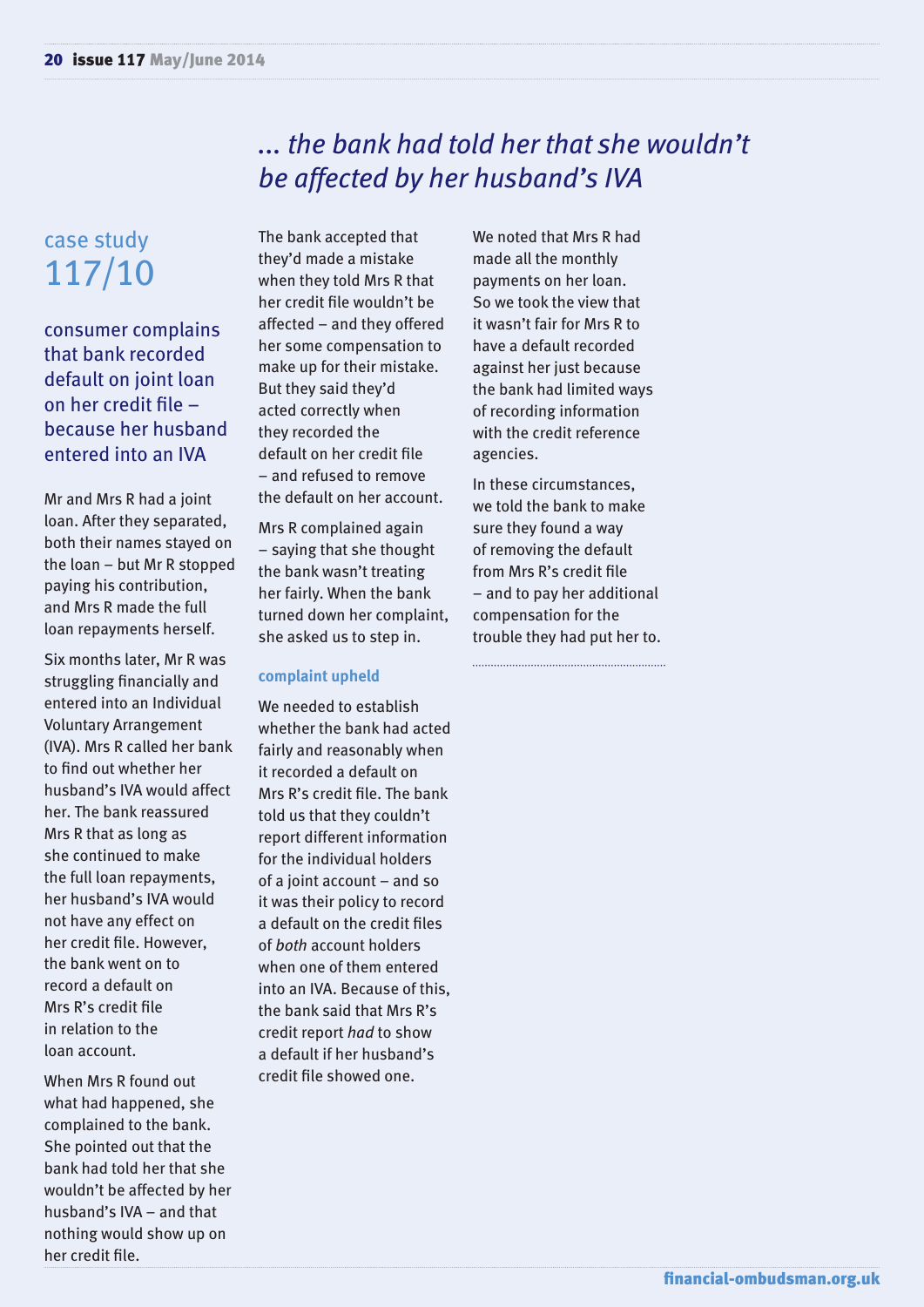## *... the person on the bank's helpline told Mr A not to worry*

## case study 117/11

consumer complains that bank failed to send his credit card statements – and registered information on his credit report when he missed his payments

In December Mr A received a letter from his bank saying that he had missed two monthly payments on his credit card – and that his account had gone into arrears. Mr A phoned the bank and explained that he hadn't received a statement for the last two months – so he hadn't known how much to pay.

The person on the bank's helpline told Mr A not to worry. They said he could make a payment straight away to clear the arrears, and that there would be no problem with his credit report. Mr A made a payment over the phone and brought the account back up to date.

But when Mr A tried to set up a new phone contract a few weeks later, he was told he'd failed the credit check. He looked at his credit report online – and was surprised and confused to see that the bank had recorded two "missed payment" markers on his credit file.

Mr A was unhappy with what the bank had done – and he made a complaint. He said he'd been told that there wouldn't be a problem with his credit file – and that it was unfair that the bank was blaming him when it was their fault he hadn't received his monthly statements. He pointed out that he had always paid his bill on time and had never missed any other payments. And he said he was concerned that he would struggle to get a mortgage or other credit in the future.

The bank responded to Mr A, saying they couldn't find any reason why he hadn't received his statements. They also said that the missed payment markers were "*a true and accurate reflection of the running of the account*". They accepted that they had got it wrong when they'd told Mr A that there wouldn't be any information recorded on his credit file about the missed payments – and they offered to pay him £200 compensation.

But Mr A still wasn't happy with this – and got in touch with us.

#### **complaint resolved**

The bank accepted that their adviser had incorrectly told Mr A that his credit report wouldn't be affected. But they felt the compensation they'd already offered him was reasonable.

We asked the bank for evidence that they had issued the statements – and sent them to the correct address. Looking at the records they sent us, we didn't see anything to suggest that the bank hadn't sent the statements. However, we didn't find any reason to doubt Mr A when he said he hadn't actually received the statements. And looking at the history of Mr A's credit card account, we saw that he had never missed a payment before. So we decided it was possible there had been a problem with the post.

We took the view that if Mr A had received the statements, he would probably have made the payments. We also noted that he used his credit card regularly – and would have had a balance to pay off most months. Given this, we couldn't quite understand why Mr A was saying that the only reason he hadn't made the payments was because he hadn't received a statement.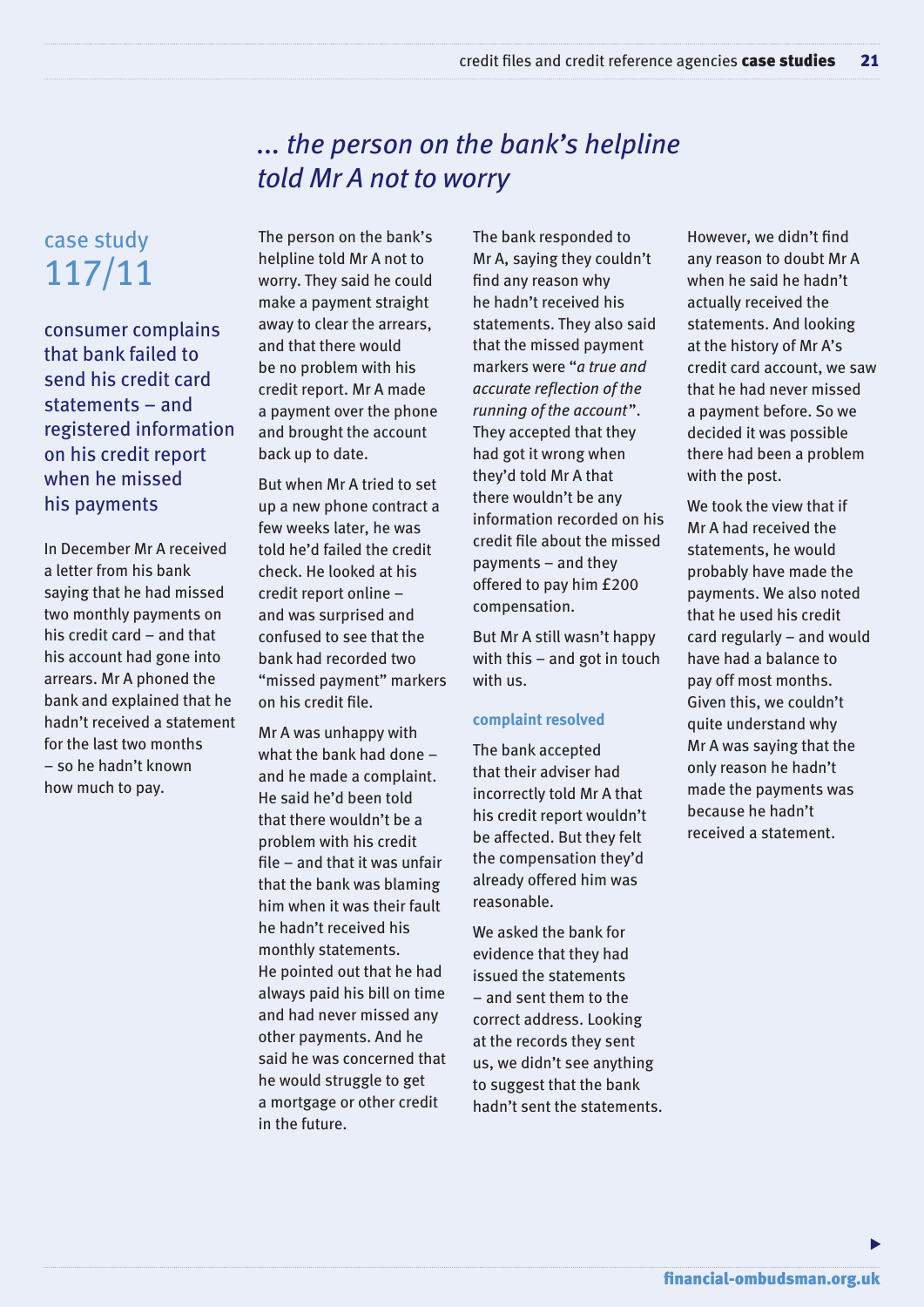Ь

We explained to Mr A that we didn't doubt that his statements hadn't arrived. But that we felt he still would have been aware of the need to make the payments. We were satisfied that the bank had passed on accurate information to the credit reference agencies. And because the bank hadn't made an error, we didn't ask them to remove the information relating to the missed payments.

However, as part of our investigation, we discussed with the bank the fact that the information on his credit file could affect Mr A's ability to get credit in the future. In the circumstances, they said they would remove the information as a gesture of goodwill.

## case study 117/12

consumer complains bank has registered default on credit card account – when a reduced payment plan was in place

Over the summer, Miss L was having difficulties managing her credit card account. She frequently went over her credit limit and had missed a few payments – putting her account into arrears. By the autumn, she had brought her account up to date – but had recently gone over her credit limit again.

Recognising she was having some difficulty with her finances, Miss L contacted her bank to see whether they would accept a lower minimum payment for her credit card account. The bank agreed to Miss L's offer. Very shortly afterwards, however, the bank sent Miss L a default notice.

Unfortunately, Miss L had missed the first payment under the new arrangement. But she quickly caught up – and by early the next year her financial situation had improved enough for her to be able to clear the outstanding balance on the card. Once she had done this, she complained to the bank that the default notice had been unfair.

The bank told Miss L that they hadn't made an error. They said they had registered a payment plan – and when Miss L hadn't kept to it, the correct process to follow was to issue a default notice. Miss L didn't accept this explanation and brought the complaint to us.

#### **complaint upheld**

The bank told us that they considered the default was an accurate reflection of the way the account was run – so they wouldn't arrange to remove it.

We considered whether the bank had followed the Information Commissioner's Office (ICO) guidance about registering a default. We noted that if a creditor classes a consumer's offer as a "token" payment which they don't think is acceptable, they can apply a default immediately.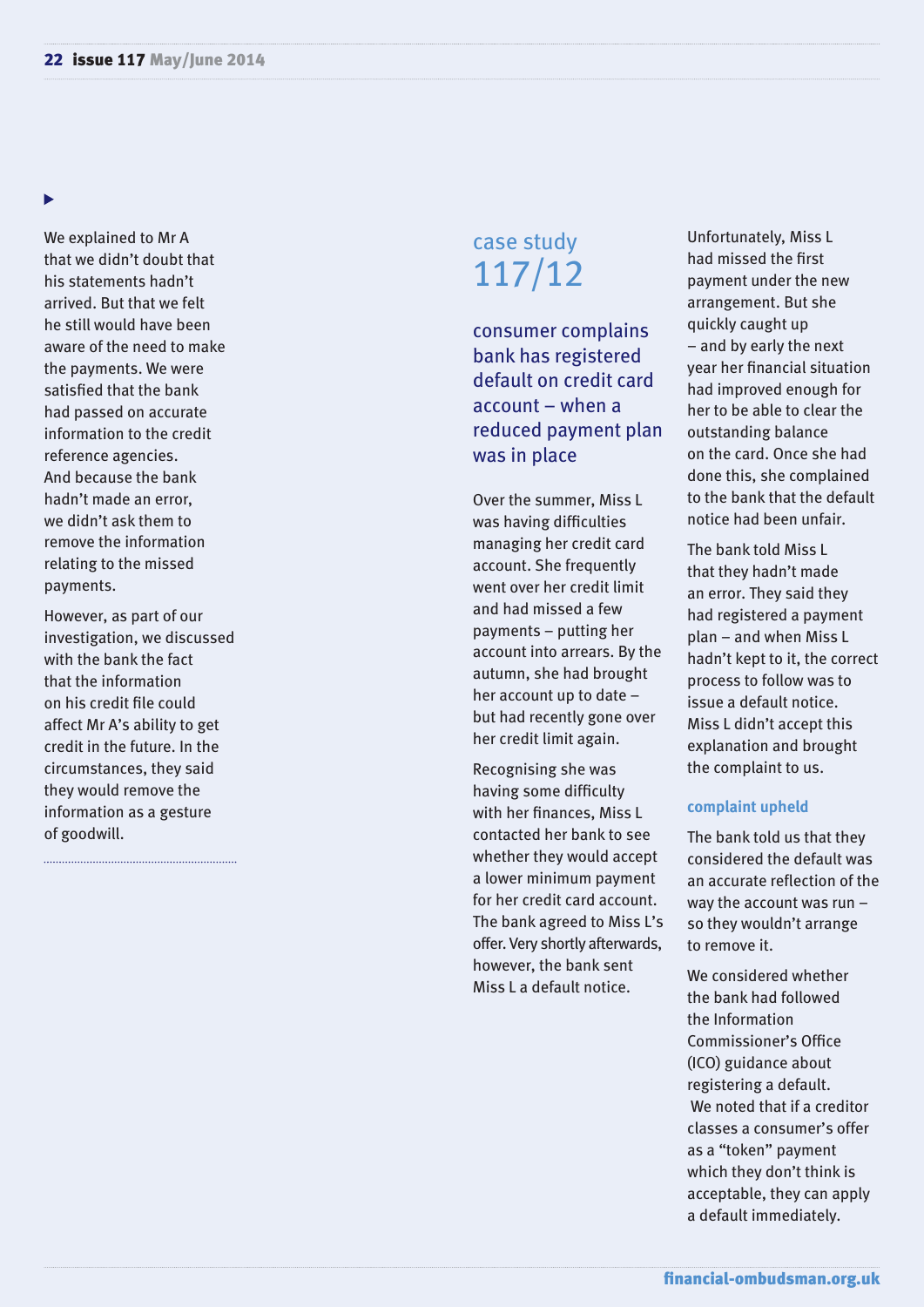## *... it seemed the bank had acted as if Miss L had been making "token" payments*

However, it was clear that the bank had accepted the amount Miss L had offered – and that an agreed temporary arrangement was in place. In these circumstances, the guidance said that a default could be issued if the account was three months or more in arrears.

The bank had issued the default immediately after Miss L missed her first payment under the arrangement she'd agreed with them. We noted that at this time, Miss L wasn't three months in arrears. Looking at the ICO's guidance, it seemed the bank had acted as if Miss L had been making "token" payments.

In our view, however, the amount Miss L had offered was too high to be considered a "token" payment. In any case, the bank had accepted Miss L's offer – and so they shouldn't have issued the default notice unless Miss L had been three months or more in arrears.

We considered whether the bank's relationship with Miss L had broken down. But we explained to the bank that we didn't think that it had. Miss L had kept the bank up to date with her situation and had offered a repayment plan – which we thought showed she wanted to cooperate and pay back what she owed. Likewise, the bank had shown it was willing to cooperate with Miss L by agreeing to the plan.

In the circumstances, we told the bank to remove the default from Miss L's account – making sure her credit file reflected what had actually happened, while still recording the fact a repayment plan had been put in place. We also recommended that the bank compensate Miss L for the upset their error had caused her, which they agreed to do.

## case study 117/13

consumer complains that bank has recorded paid-off debt as "partially settled" – rather than "settled"

In early February, Mr C lost his job. He started to search for work – but it was taking longer to find something than he had hoped. He found himself falling deeper into arrears and missing payments on his credit card.

Worried about the consequences of missing payments, Mr C contacted his bank to see if he could pay a smaller sum each month towards his credit card balance. The bank seemed to appreciate Mr C's situation – and agreed, in the circumstances, to allow Mr C to make lower payments.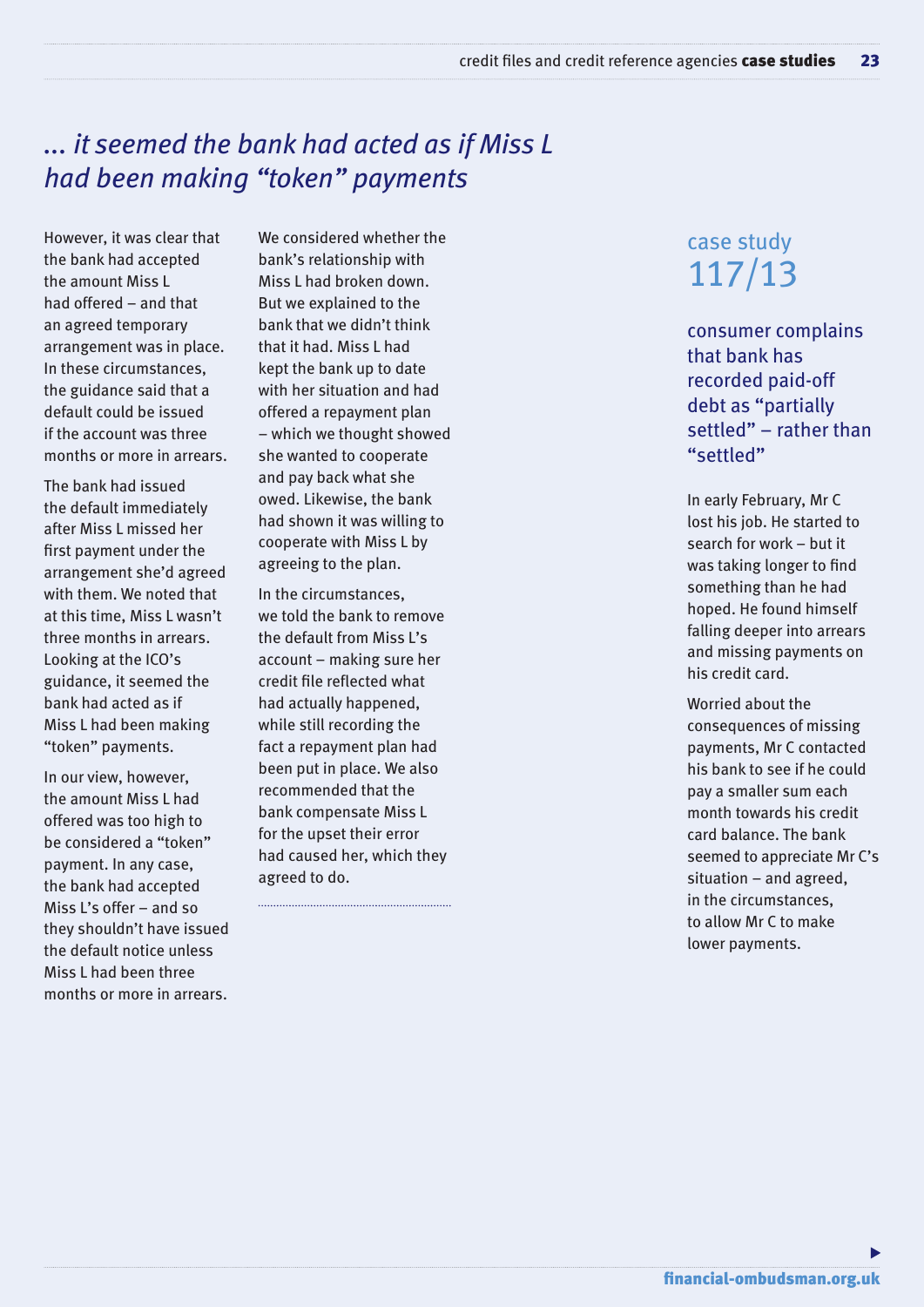## *... we had to decide when the default should have been registered*

Ь

Unfortunately, Mr C soon realised he wouldn't even be able to pay the reduced amount every month. So he contacted the bank again. This time, they agreed to give him three months to try and sort out his finances – and avoid his account defaulting. But Mr C was still unable to find a job – and so couldn't meet the payments he'd agreed to. After the three months passed, the bank suspended interest on the credit card account.

After six months, Mr C found a new job. Because there hadn't been any interest accruing on his debt, he was able to reduce the debt quite quickly. Then, following discussions with Mr C, the bank decided to accept 80% of the remaining debt in full and final settlement – and Mr C paid this amount.

However, the bank put a default marker on Mr C's credit file showing the debt as only "partially settled". Mr C thought this was unfair. He complained to the bank, saying that as the bank had agreed to accept less than the full amount, the marker should say "settled" instead. He also said the default should have been applied earlier – when the debt was greatest – so that it would "drop off" his credit file sooner.

However, the bank disagreed – and Mr C contacted us for help.

#### **complaint partially upheld**

First, we considered whether the credit marker should say "partially settled" or just "settled". We explained to Mr C that although his bank had agreed to accept less than the full debt to resolve the matter, this still meant they hadn't recouped all of the money they were owed. So we thought it was fair that a "partially settled" marker had been added to his credit file.

Next, we turned to the timing of the mark on Mr C's credit file. We were mindful that defaults stay on a credit file for six years – and can have a big impact on someone's chances of securing credit. When we looked into the sequence of events, we took the view that a default shouldn't have been added while Mr C was making the minimum payments he was contractually obliged to make.

So we had to decide when the default *should* have been registered. Looking at the account, we decided that the default should have been marked on Mr C's credit file when he failed to meet the terms of his repayment plan – at the point that the bank stopped applying interest to his debt. This was three months after he'd informed the bank of his situation and he'd been given time to sort out his finances.

We told the bank to backdate the marker on Mr C's credit file – to reflect more accurately exactly when he had defaulted on his payments. This meant that the default would "drop off" at the earlier time, and not disadvantage Mr C for longer than was fair. The bank agreed – and volunteered to pay Mr C £100 for the frustration and worry they had caused him.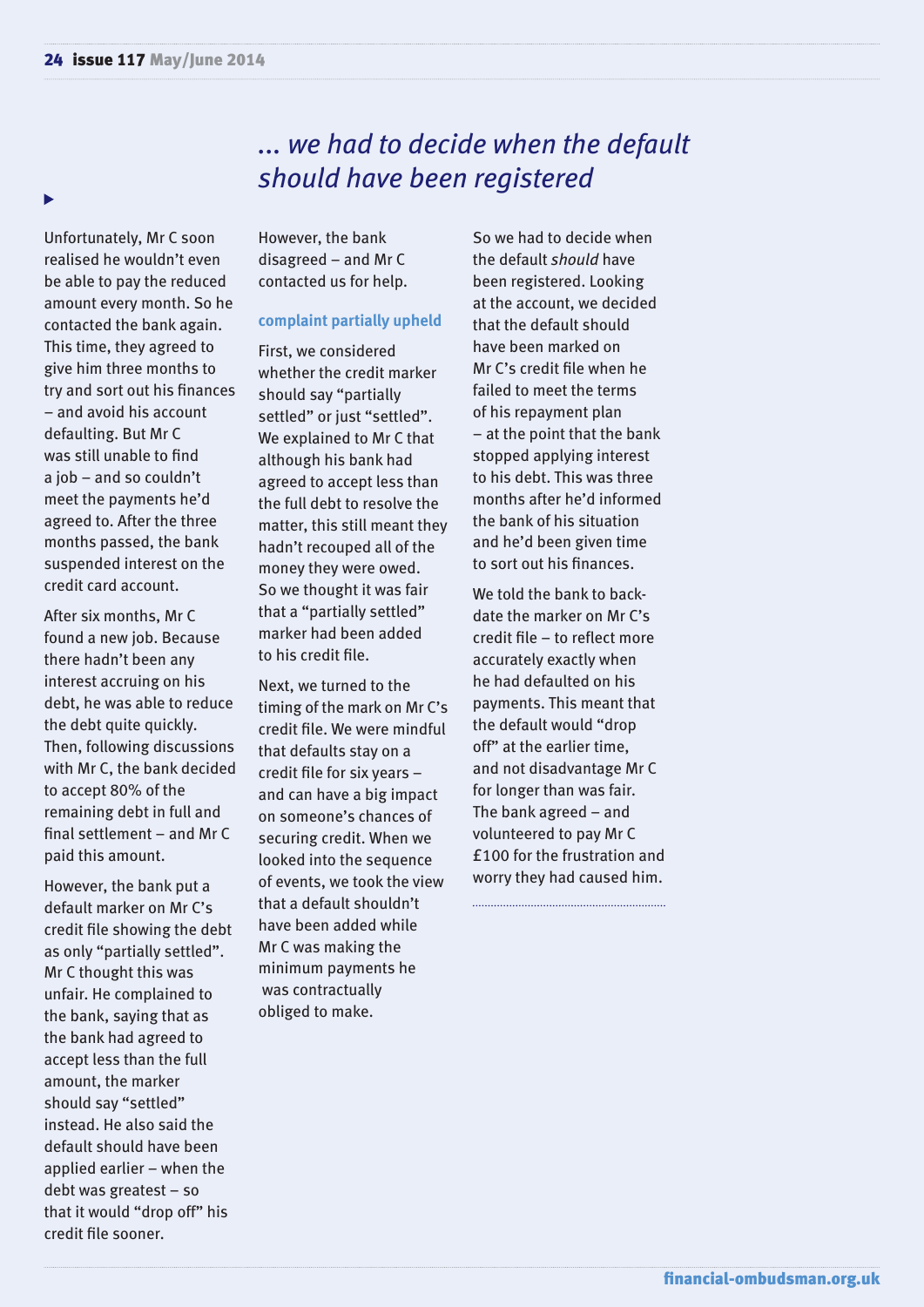## *... the broker said the lender had found there was some negative information on Mr J's credit file*

## case study 117/14

consumer complains mortgage offer has been withdrawn – because someone else's information has been wrongly recorded on his credit file

Mr J had been looking to move house, and approached a broker to help him find a mortgage. The broker arranged a "mortgage offer in principle" – and shortly afterwards, Mr J bought a house at an auction. However, when Mr J got in touch with his broker to let them know, he was told that particular mortgage offer was no longer available. The broker said this was because the lender had found there was some negative information on Mr J's credit file. The broker had managed to find another lender willing to lend to Mr J – but at a higher interest rate.

Mr J wasn't aware of any reason why any negative information would have been recorded on his credit file. But because he needed to pay for the house quickly, he didn't feel he could pursue the matter straight away – so he accepted the new offer. Mr J then paid to look at his credit file to see what the problem could be. He was very surprised to find several defaults had been recorded – relating to various credit accounts and mortgages that he'd never taken out. He queried the information with the credit reference agency, who agreed to look into what had happened.

It turned out the credit reference agency had made a mistake. The information related to a *different* Mr J – but had been incorrectly recorded on Mr J's file. The credit reference agency apologised, and offered Mr J £1,500 to compensate for the trouble their error had caused.

However, Mr J didn't feel this was enough to make up for the inconvenience and stress of having to arrange a new mortgage in a rush. He made a complaint – but when the credit reference agency maintained they'd offered enough, the complaint was referred to us.

#### **complaint not upheld**

We asked to see details of both the original mortgage and the second one that the broker had found – and carefully compared them. We noted that both mortgages had been offered at a threeyear "fixed" interest rate. The effect of the second mortgage's higher interest rate was that Mr J would pay just over £100 extra over the three years. We also noted that the second mortgage required Mr J to pay an arrangement fee – around £800 – whereas the first didn't.

Even if we applied interest at our usual rate of 8% to the payments Mr J had already made, the compensation offered by the credit reference agency was far more than the total of the fees Mr J had already paid together with the extra payments he would make over the next three years. Excluding the fees and extra payments, we felt the remainder of the compensation on offer was adequate.

We appreciated that losing a mortgage offer – and finding another at such short notice – had been very stressful for Mr J. But we explained to him that we thought the credit reference agency's offer was fair. We didn't uphold the complaint.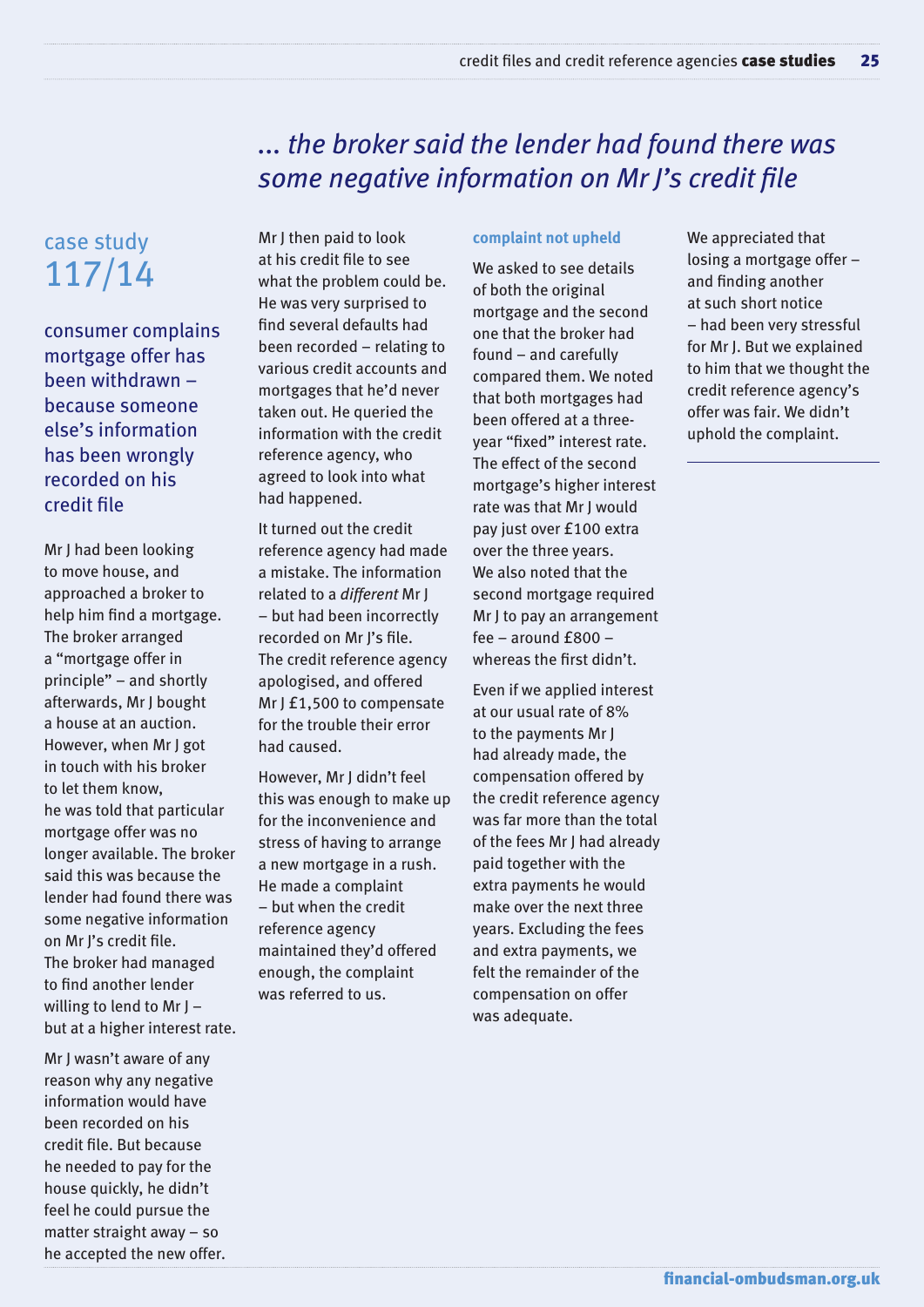

www.financial-ombudsman.org.uk/publications/technical.htm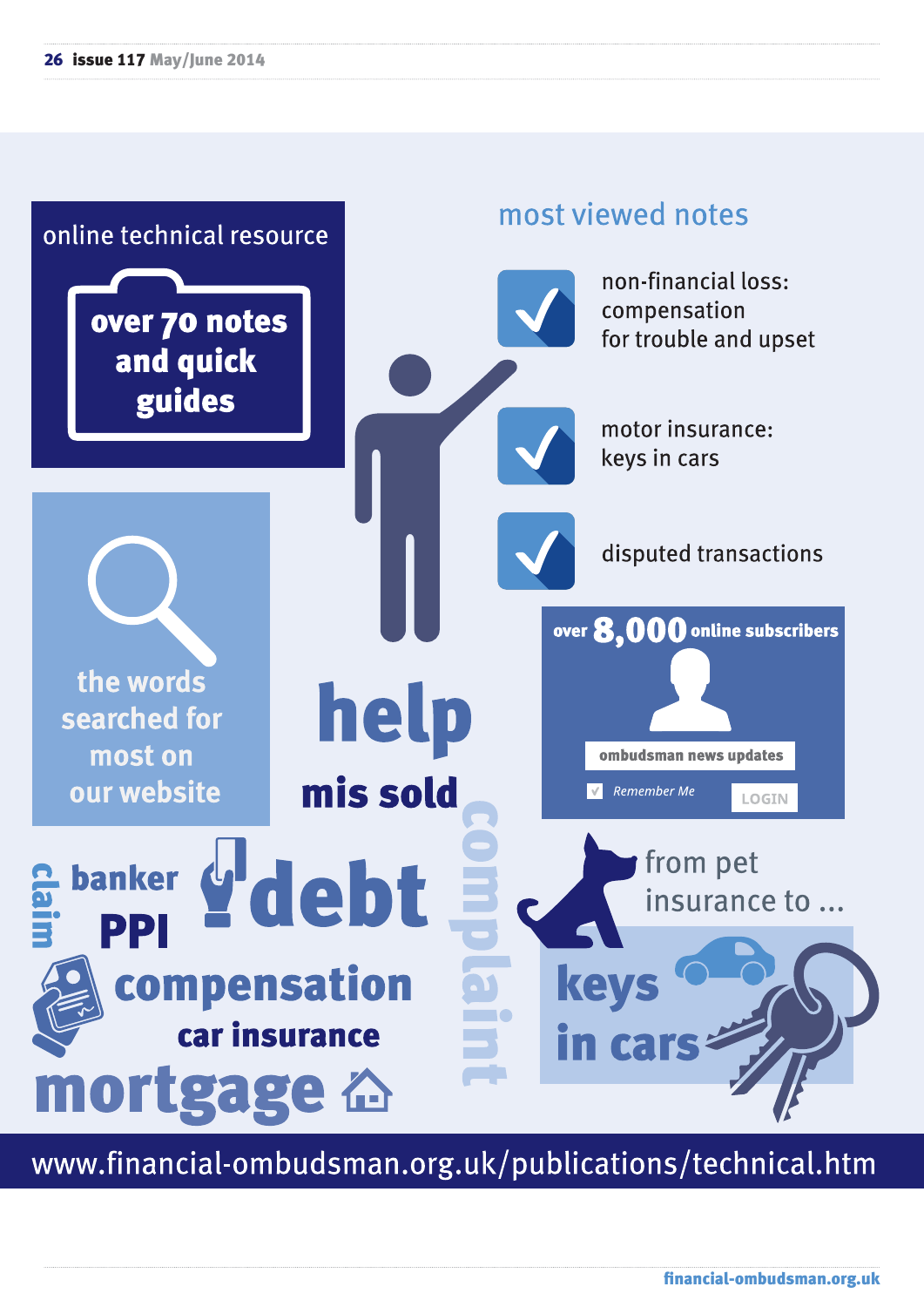

featuring questions raised recently with our free, expert helpline for businesses and advice workers

#### **I hear you're in the process of moving offices. What does that mean for old stocks of your consumer leaflet – and other documents – where your old address is mentioned?**

Our main office at South Quay, East London – where we've been based for 15 years – is soon to be demolished to make way for a 73-storey tower dubbed "the Toothpick". We've had to find ourselves a new home – and we're now well underway with bringing our staff together under one roof just across the road. So this month, our registered address changed to:

#### **Financial Ombudsman Service Exchange Tower London E14 9SR**

But we're not expecting businesses to change everything in one go. We know these things can take time – we're going through exactly the same thing ourselves. So this is more about a gentle transition. Post addressed to our old building at South Quay Plaza will continue to be forwarded to our new building for the foreseeable future. And our phone numbers and email addresses won't be changing.

We know that a number of organisations have already chosen to update "easier" bits and pieces – and will update the rest when they carry out their regular internal review of their publications. This is also a good opportunity to make sure you're not calling us the "FOS" – as we know many customers find financial acronyms unwelcoming and confusing.

We've already updated our consumer leaflet, *your complaint and the ombudsman*, with our new address – as well as making it more visible and accessible. But there's no need for you for you to throw away older versions. With our long-term postal redirection in place, you have the breathing space to update your documents over a sensible period of time, and to use up your old stocks too.

But if you *would* like to start using our new consumer leaflet, you can order them online at:

www.financial-ombudsman. org.uk/publications/leaflet \_ordering.htm

On a final note: as some of you will be aware – having first thought we'd be changing postcodes – we heard from Royal Mail very late in the day that we can keep our existing postcode, E14 9SR. This postcode is now permanently "attached" to the ombudsman – like a "PO-box". But please don't worry if you'd already made changes to show the *geographical* postcode for our new location at Exchange Tower (E14 9GE). *Both* postcodes will get mail to the right place. Going forward, though, it's probably best that you use E14 9SR.

**MIX** Paper from<br>responsible sources **FSC® C001785** 

Printed on Challenger Offset paper made from ECF (Elemental Chlorine-Free) wood pulps, acquired from sustainable forest reserves.

100% of the inks used in *ombudsman news* are vegetable-oil based, 95% of press chemicals are recycled for further use, and on average 99% of waste associated with this publication is recycled.